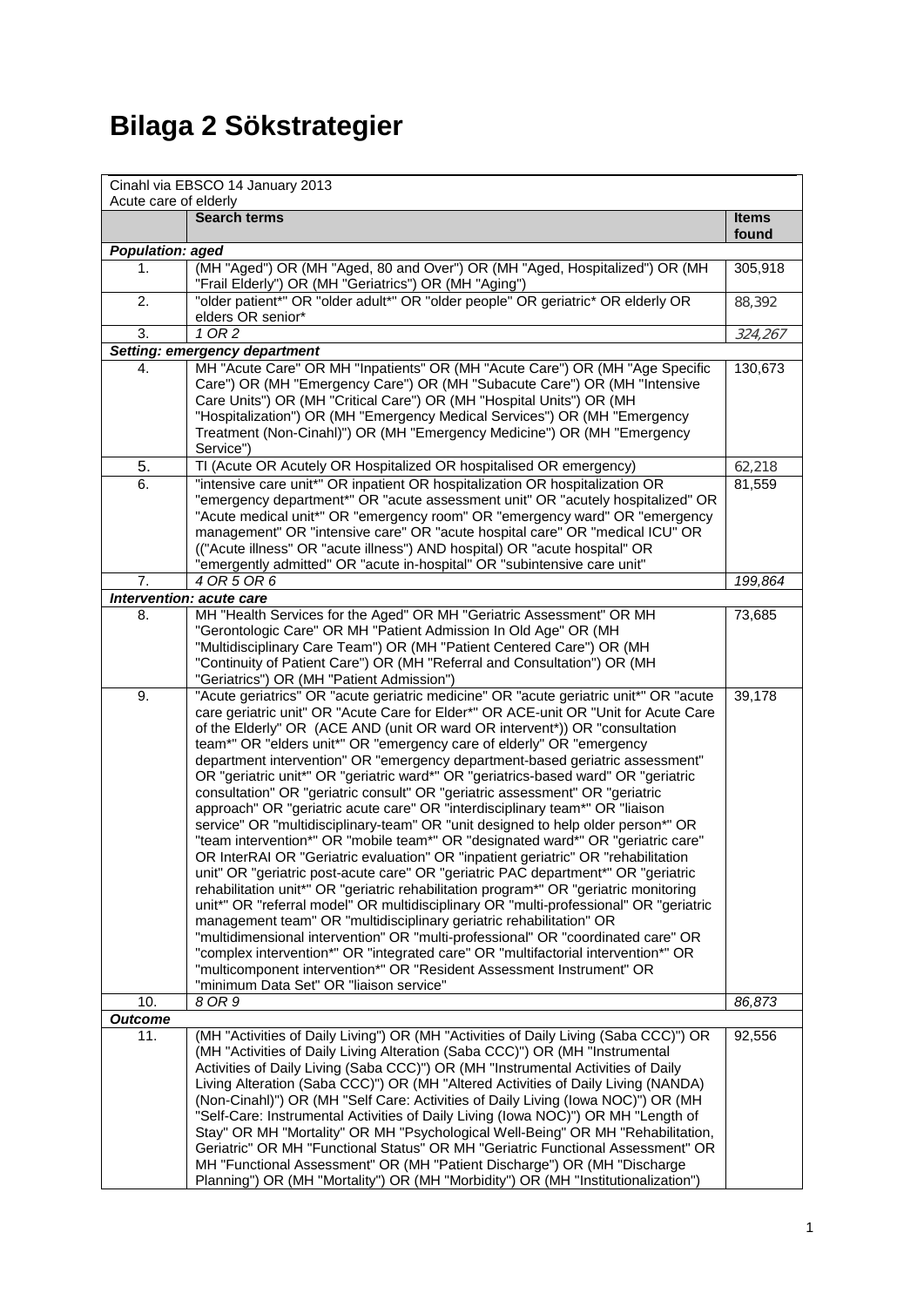| OR (MH "Deinstitutionalization") OR (MH "Hospitalization") OR (MH "Readmission")            |         |  |
|---------------------------------------------------------------------------------------------|---------|--|
| OR (MH "Personal Satisfaction") OR (MH "Disability Evaluation")                             |         |  |
| 12.<br>"functional status" OR "functional benefit*" OR "functional outcome*" OR "functional | 227,496 |  |
| impairment" OR "functional recovery" OR "functional deterioration" OR "functional           |         |  |
| decline" OR "functional autonomy" OR "patient function*" OR "physical functioning"          |         |  |
| OR "mortality" OR "ADL function" OR "activities of daily living" OR ADL OR                  |         |  |
| "functional disability*" OR "functional gain" OR "own home" OR "functional                  |         |  |
| capabilit*" OR "rehospitalisation" OR "prevent institutionalization" OR "improved           |         |  |
| function*" OR "stabilization" OR "caregiver distress" OR "caregiver burden" OR              |         |  |
| "International Classification of Functioning" OR Barthel OR "i-ADL" OR "length of           |         |  |
| stay" OR "length of ICU stay" OR "Hospitalization" OR "Hospital stay" OR "days of           |         |  |
| hospitalization" OR mobility OR "use of health care resource*" OR "reduce the               |         |  |
| number of visits to hospital" OR "nursing-home admission*" OR "Healthcare                   |         |  |
| consumption" OR "Independent living" OR "Physical function*" OR "Functional                 |         |  |
| abilit*" OR "independent living" OR "loss of independence" OR "nursing home                 |         |  |
| admission*" OR "satisfac*" OR "Functional independence measurement" OR FIM                  |         |  |
| OR InterRAI OR "Resident Assessment Instrument" OR "Minimum Data Set" OR                    |         |  |
| "caregiver quality"                                                                         |         |  |
| 13.<br>11 OR 12                                                                             | 252,124 |  |
| <b>Study types</b>                                                                          |         |  |
| MH "Prospective Studies" OR MH "Program Evaluation" OR MH "Random<br>14.                    | 307,619 |  |
| Assignment" OR MH "Quasi-Experimental Studies" OR MH "Control Group" OR                     |         |  |
| (MH "Multicenter Studies") OR (MH "Concurrent Prospective Studies") OR (MH                  |         |  |
| "Comparative Studies") OR (MH "Clinical Trials+") OR (MH "Nonrandomized Trials")            |         |  |
| OR (ZT "clinical trial") or (ZT "randomized controlled trial")                              |         |  |
| <b>Combined Sets</b>                                                                        |         |  |
| 3 AND 7 AND 10 AND 13 AND 14<br>15.                                                         | 1,590   |  |

AB = Abstract

 $AU =$  Author

 $DE = Term$  from the thesaurus

MH = Term from the "Cinahl Headings" thesaurus

MM = Major Concept

 $TI = Title$ 

 $TX = All Text.$  Performs a keyword search of all the database's searchable fields

ZC = Methodology Index

 $* =$  Truncation

" " = Citation Marks; searches for an exact phrase

Cochrane Library via Wiley, 14 January 2013 (CENTRAL) Acute care of elderly **Search terms Items Items Items found** 1. Aged[MeSH] 561 2. Emergency Medical Services[MeSH] 2416 3. ("comprehensive geriatric" OR "Acute geriatrics" OR "acute geriatric medicine" OR "acute geriatric unit" OR "acute care geriatric unit" OR "Acute Care for Elder" OR "ACE-unit" OR "Unit for Acute Care of the Elderly" OR "consultation team" OR "elders unit" OR "emergency care of elderly" OR "emergency department intervention" OR "emergency department-based geriatric assessment" OR "geriatric unit" OR "geriatric ward" OR "geriatrics-based ward" OR "geriatric consultation" OR "geriatric consult" OR "geriatric assessment" OR "geriatric approach" OR "geriatric acute care" OR "interdisciplinary team" OR "multidisciplinary-team" OR "special unit designed to help older persons" OR "team intervention" OR "mobile team" OR "designated ward" OR "geriatric care" OR "InterRAI" OR "Geriatric evaluation" OR "geriatric post-acute care" OR "geriatric PAC department" OR "geriatric rehabilitation unit" OR "geriatric rehabilitation program" OR "geriatric monitoring unit" OR "multiprofessional" OR "geriatric management team" OR "multidisciplinary geriatric rehabilitation" OR "multidimensional intervention" OR "multi-professional" OR "coordinated care" OR "complex intervention" OR "integrated care" OR "multifactorial intervention" OR "multicomponent intervention" OR "Resident Assessment Instrument" OR "Minimum Data Set"):ti,ab,kw 8457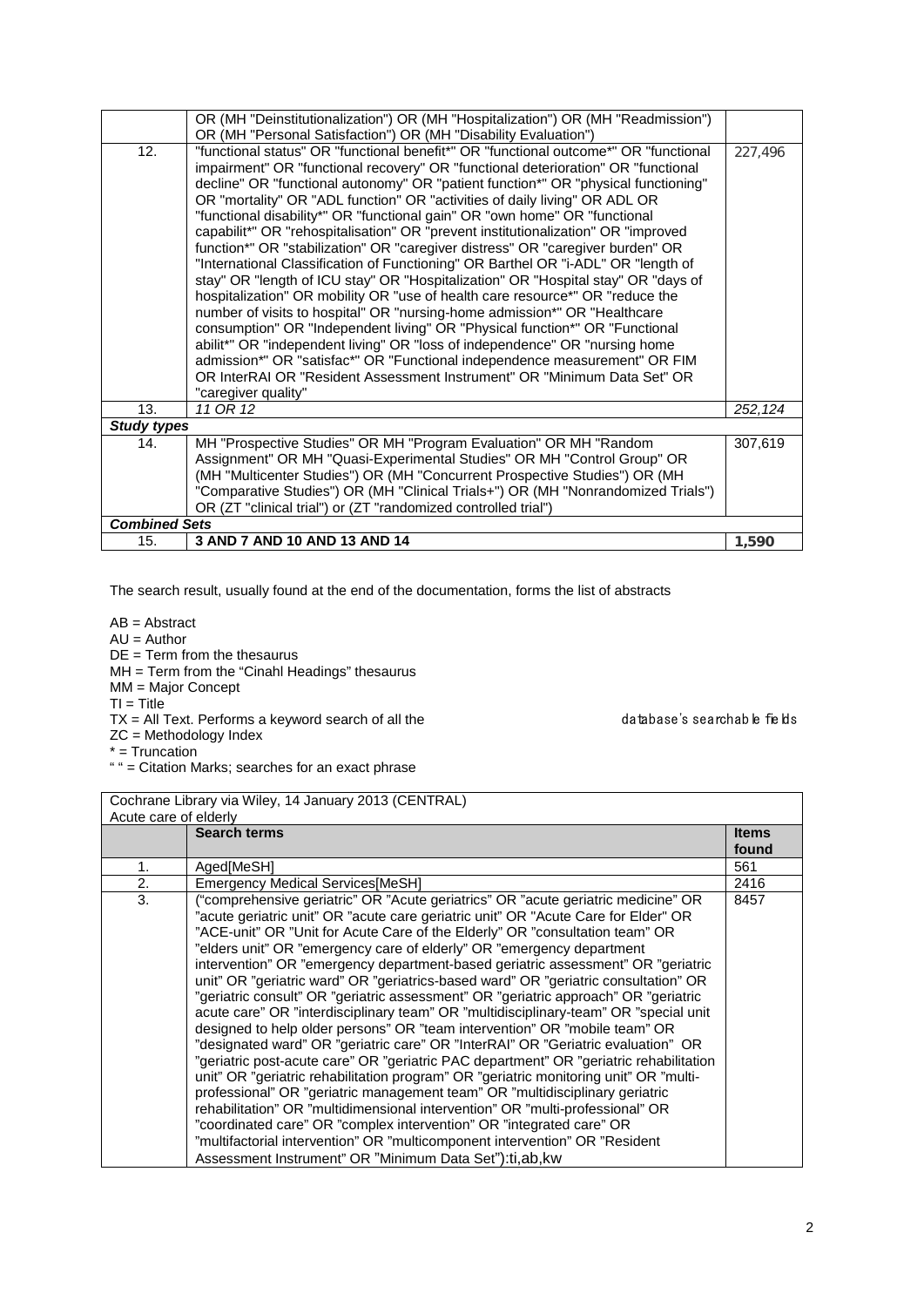| <b>Combined sets</b> |             |                |  |
|----------------------|-------------|----------------|--|
| 4.                   | AND 2 AND 3 | <b>CENTRAL</b> |  |
|                      |             | .              |  |

[AU] = Author [MAJR] = MeSH Major Topic [MeSH] = Term from the Medline controlled vocabulary, including terms found below this term in the MeSH hierarchy [MeSH:NoExp] = Does not include terms found below this term in the MeSH hierarchy Systematic[SB] = Filter for retrieving systematic reviews  $[T<sub>II</sub>] = T$ itle  $[TIAB] = Title or abstract$ [TW] = Text Word  $=$  Truncation " " = Citation Marks; searches for an exact phrase

CDSR = Cochrane Database of Systematic Review CENTRAL = Cochrane Central Register of Controlled Trials, "trials" CRM = Method Studies DARE = Database Abstracts of Reviews of Effects, "other reviews" EED = Economic Evaluations HTA = Health Technology Assessments

| Embase via Embase.com, 14 January 2013 |                                                                                                                                                                                                                                                                                                                                                                                                                                                                                                                                                                                                                                                                                                                                                                                                                                                                                                                                                                                                                                                                                                                                                                                                                                                                                                                                                                                                                                                                                                                                                                                                                                                                                                                         |                       |
|----------------------------------------|-------------------------------------------------------------------------------------------------------------------------------------------------------------------------------------------------------------------------------------------------------------------------------------------------------------------------------------------------------------------------------------------------------------------------------------------------------------------------------------------------------------------------------------------------------------------------------------------------------------------------------------------------------------------------------------------------------------------------------------------------------------------------------------------------------------------------------------------------------------------------------------------------------------------------------------------------------------------------------------------------------------------------------------------------------------------------------------------------------------------------------------------------------------------------------------------------------------------------------------------------------------------------------------------------------------------------------------------------------------------------------------------------------------------------------------------------------------------------------------------------------------------------------------------------------------------------------------------------------------------------------------------------------------------------------------------------------------------------|-----------------------|
| Acute care of elderly                  |                                                                                                                                                                                                                                                                                                                                                                                                                                                                                                                                                                                                                                                                                                                                                                                                                                                                                                                                                                                                                                                                                                                                                                                                                                                                                                                                                                                                                                                                                                                                                                                                                                                                                                                         |                       |
|                                        | <b>Search terms</b>                                                                                                                                                                                                                                                                                                                                                                                                                                                                                                                                                                                                                                                                                                                                                                                                                                                                                                                                                                                                                                                                                                                                                                                                                                                                                                                                                                                                                                                                                                                                                                                                                                                                                                     | <b>Items</b><br>found |
| <b>Population: aged</b>                |                                                                                                                                                                                                                                                                                                                                                                                                                                                                                                                                                                                                                                                                                                                                                                                                                                                                                                                                                                                                                                                                                                                                                                                                                                                                                                                                                                                                                                                                                                                                                                                                                                                                                                                         |                       |
| 1.                                     | 'aged'/de OR 'aged hospital patient'/de OR 'frail elderly'/de OR 'very elderly'/de OR<br>'geriatric patient'/de                                                                                                                                                                                                                                                                                                                                                                                                                                                                                                                                                                                                                                                                                                                                                                                                                                                                                                                                                                                                                                                                                                                                                                                                                                                                                                                                                                                                                                                                                                                                                                                                         | 1,339,61<br>3         |
|                                        | Setting: emergency department                                                                                                                                                                                                                                                                                                                                                                                                                                                                                                                                                                                                                                                                                                                                                                                                                                                                                                                                                                                                                                                                                                                                                                                                                                                                                                                                                                                                                                                                                                                                                                                                                                                                                           |                       |
| 2.                                     | 'emergency care'/de OR 'hospital admission'/de OR 'community hospital'/de OR<br>'acute disease'/de OR "emergency ward"/de                                                                                                                                                                                                                                                                                                                                                                                                                                                                                                                                                                                                                                                                                                                                                                                                                                                                                                                                                                                                                                                                                                                                                                                                                                                                                                                                                                                                                                                                                                                                                                                               | 163,140               |
| 3.                                     | Acute:ti OR Acutely:ti OR Hospitalized:ti OR hospitalised:ti OR emergency:ti OR<br>"intensive care unit":ti OR inpatient:ti OR hospitalization:ti OR "assessment unit":ti                                                                                                                                                                                                                                                                                                                                                                                                                                                                                                                                                                                                                                                                                                                                                                                                                                                                                                                                                                                                                                                                                                                                                                                                                                                                                                                                                                                                                                                                                                                                               | 382,233               |
| 4.                                     | 2 OR 3                                                                                                                                                                                                                                                                                                                                                                                                                                                                                                                                                                                                                                                                                                                                                                                                                                                                                                                                                                                                                                                                                                                                                                                                                                                                                                                                                                                                                                                                                                                                                                                                                                                                                                                  | 497,882               |
|                                        | Intervention: acute care                                                                                                                                                                                                                                                                                                                                                                                                                                                                                                                                                                                                                                                                                                                                                                                                                                                                                                                                                                                                                                                                                                                                                                                                                                                                                                                                                                                                                                                                                                                                                                                                                                                                                                |                       |
| 5.                                     | 'geriatric hospital'/de OR 'geriatric care'/exp OR 'rapid response team'/de OR 'patient<br>assessment'/de OR 'geriatric assessment'/de OR 'rehabilitation'/de                                                                                                                                                                                                                                                                                                                                                                                                                                                                                                                                                                                                                                                                                                                                                                                                                                                                                                                                                                                                                                                                                                                                                                                                                                                                                                                                                                                                                                                                                                                                                           | 61,678                |
| 6.                                     | 'Acute geriatrics':ti:ab OR 'acute geriatric medicine':ti:ab OR 'acute geriatric<br>unit':ti:ab OR 'acute care geriatric unit':ti:ab OR "Acute Care for Elder":ti:ab:ti:ab OR<br>'ACE-unit':ti:ab OR 'Unit for Acute Care of the Elderly':ti:ab OR 'consultation<br>team':ti:ab OR 'elders unit':ti:ab OR 'emergency care of elderly':ti:ab OR 'emergency<br>department intervention':ti:ab OR 'emergency department-based geriatric<br>assessment':ti:ab OR 'geriatric unit':ti:ab OR 'geriatric ward':ti:ab OR 'geriatrics-<br>based ward':ti:ab OR 'geriatric consultation':ti:ab OR 'geriatric consult':ti:ab OR<br>'geriatric assessment':ti:ab OR 'geriatric approach':ti:ab OR 'geriatric acute<br>care':ti:ab OR 'interdisciplinary team':ti:ab OR 'multidisciplinary-team':ti:ab OR<br>'special unit designed to help older persons':ti:ab OR 'team intervention':ti:ab OR<br>'mobile team':ti:ab OR 'designated ward':ti:ab OR 'geriatric care':ti:ab OR<br>'InterRAI':ti:ab OR 'Geriatric evaluation':ti:ab OR 'geriatric post-acute care':ti:ab OR<br>'geriatric PAC department':ti:ab OR 'geriatric rehabilitation unit':ti:ab OR 'geriatric<br>rehabilitation program':ti:ab OR 'geriatric monitoring unit':ti:ab OR<br>multidisciplinary:ti:ab OR 'multi-professional':ti:ab OR 'geriatric management<br>team':ti:ab OR 'multidisciplinary geriatric rehabilitation':ti:ab OR 'multidimensional<br>intervention':ti:ab OR 'multi-professional':ti:ab OR 'coordinated care':ti:ab OR<br>'complex intervention':ti:ab OR 'integrated care':ti:ab OR 'multifactorial<br>intervention':ti:ab OR 'multicomponent intervention':ti:ab OR 'Resident Assessment<br>Instrument':ti:ab OR 'Minimum Data Set':ti:ab | 49,952                |
| 7.                                     | ACE:ti AND (unit:ti OR ward:ti OR intervention:ti OR interventions:ti)                                                                                                                                                                                                                                                                                                                                                                                                                                                                                                                                                                                                                                                                                                                                                                                                                                                                                                                                                                                                                                                                                                                                                                                                                                                                                                                                                                                                                                                                                                                                                                                                                                                  | 24                    |
| 8.                                     | 5 OR 6 OR 7                                                                                                                                                                                                                                                                                                                                                                                                                                                                                                                                                                                                                                                                                                                                                                                                                                                                                                                                                                                                                                                                                                                                                                                                                                                                                                                                                                                                                                                                                                                                                                                                                                                                                                             | 107,932               |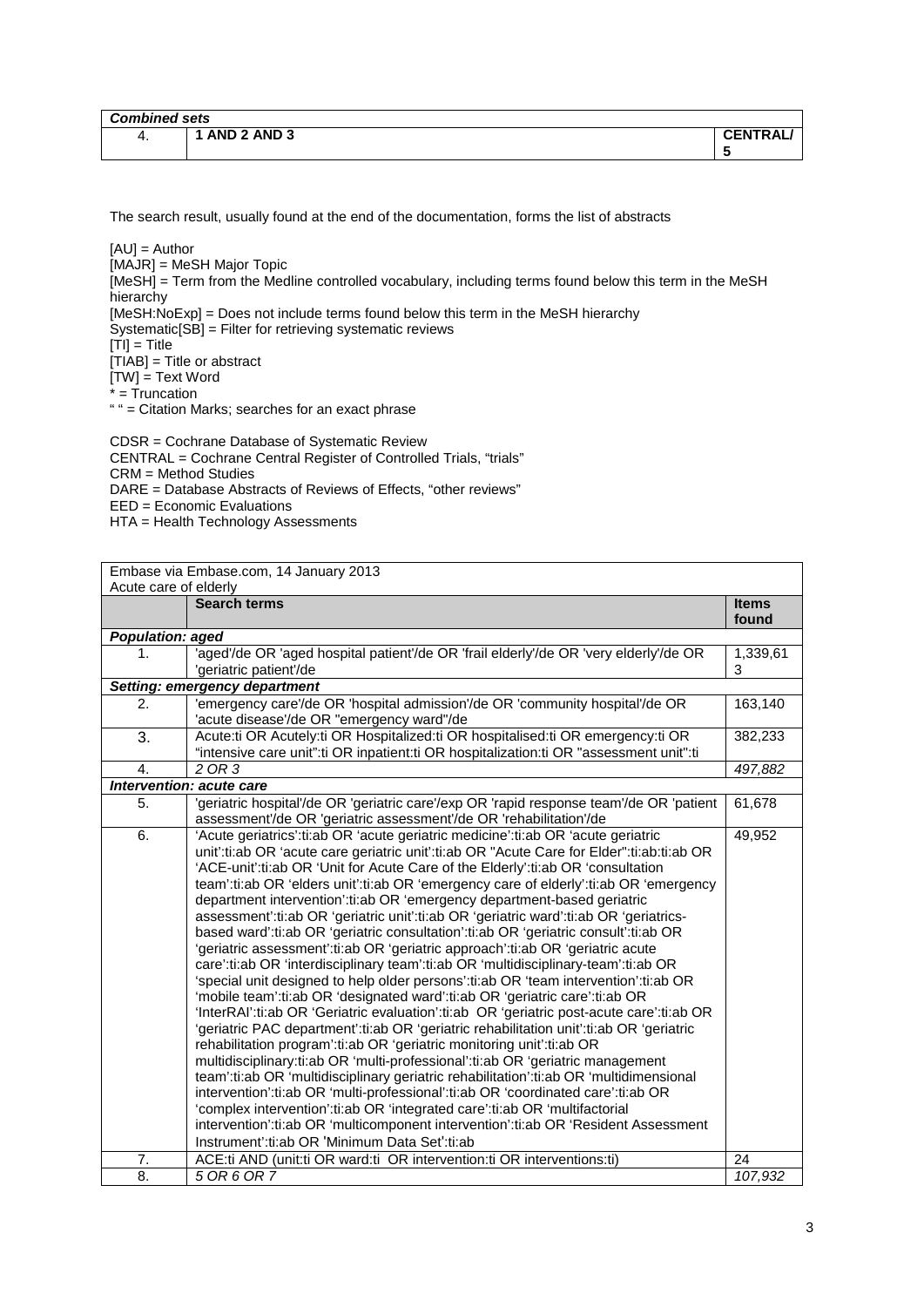| <b>Outcome</b>       |                                                                                                                                                                                                                                                                                                                                                                                                                                                                                                                                                                                                                                                                                                                                                                                                                                                                                                                                                                                                                                                                                                                                                                                                                                                                                                                                                                                                                                                                                                                                                                     |                            |
|----------------------|---------------------------------------------------------------------------------------------------------------------------------------------------------------------------------------------------------------------------------------------------------------------------------------------------------------------------------------------------------------------------------------------------------------------------------------------------------------------------------------------------------------------------------------------------------------------------------------------------------------------------------------------------------------------------------------------------------------------------------------------------------------------------------------------------------------------------------------------------------------------------------------------------------------------------------------------------------------------------------------------------------------------------------------------------------------------------------------------------------------------------------------------------------------------------------------------------------------------------------------------------------------------------------------------------------------------------------------------------------------------------------------------------------------------------------------------------------------------------------------------------------------------------------------------------------------------|----------------------------|
| 9.                   | 'functional status'/de OR 'functional assessment'/de OR 'mortality'/de OR 'length of<br>stay'/de OR 'daily life activity'/de OR 'geriatric rehabilitation'/de OR 'ADL<br>disability'/exp OR 'hospital discharge'/de OR 'morbidity'/de OR 'caregiver burden'/de<br>OR 'quality of life'/de OR 'quality of life index'/de OR 'satisfaction'/de OR 'life<br>satisfaction'/de                                                                                                                                                                                                                                                                                                                                                                                                                                                                                                                                                                                                                                                                                                                                                                                                                                                                                                                                                                                                                                                                                                                                                                                           | 726,541                    |
| 10.                  | "functional status":ti:ab OR "functional benefit":ti:ab OR "functional outcome":ti:ab<br>OR "functional impairment":ti:ab OR "functional recovery":ti:ab OR "functional<br>deterioration":ti:ab OR "functional decline":ti:ab OR "functional autonomy":ti:ab OR<br>"patient function":ti:ab OR "physical functioning":ti:ab OR mortality:ti:ab OR "ADL<br>function":ti:ab OR "activities of daily living":ti:ab OR ADL:ti:ab OR "functional<br>disability":ti:ab OR "functional gain":ti:ab OR "functional capability":ti:ab OR<br>rehospitalisation:ti:ab OR "prevent institutionalization":ti:ab OR "improved<br>function":ti:ab OR stabilization OR "caregiver distress":ti:ab OR "caregiver<br>burden":ti:ab OR "International Classification of Functioning":ti:ab OR Barthel:ti:ab<br>OR i-ADL:ti:ab OR "length of stay":ti:ab OR "length of ICU stay":ti:ab OR<br>Hospitalization:ti:ab OR "Hospital stay":ti:ab OR "days of hospitalization":ti:ab OR<br>mobility:ti:ab OR "use of health care resources":ti:ab OR "reduce the number of<br>visits to hospital":ti:ab OR "nursing-home admission":ti:ab OR "Healthcare<br>consumption":ti:ab OR "Independent living":ti:ab OR "Physical function":ti:ab OR<br>"Functional ability":ti:ab OR "independent living":ti:ab OR "loss of<br>independence":ti:ab OR "nursing home admission":ti:ab OR satisfaction:ti:ab OR<br>"Functional independence measurement":ti:ab OR FIM:ti:ab OR InterRAI:ti:ab OR<br>"Resident Assessment Instrument":ti:ab OR "Minimum Data Set":ti:ab OR "caregiver<br>quality":ti:ab | 795,027                    |
| 11.                  | 9 OR 10                                                                                                                                                                                                                                                                                                                                                                                                                                                                                                                                                                                                                                                                                                                                                                                                                                                                                                                                                                                                                                                                                                                                                                                                                                                                                                                                                                                                                                                                                                                                                             | 1,175,46<br>8              |
| <b>Study types</b>   |                                                                                                                                                                                                                                                                                                                                                                                                                                                                                                                                                                                                                                                                                                                                                                                                                                                                                                                                                                                                                                                                                                                                                                                                                                                                                                                                                                                                                                                                                                                                                                     |                            |
| 12.                  | ('controlled clinical trial'/de OR 'randomized controlled trial'/de OR 'clinical trial'/de<br>OR 'multicenter study'/de OR 'intervention study'/de OR 'longitudinal study'/de OR<br>'prospective study'/de OR 'comparative study'/de OR 'controlled study'/de OR<br>'pretest posttest control group design'/de OR 'major clinical study'/de)                                                                                                                                                                                                                                                                                                                                                                                                                                                                                                                                                                                                                                                                                                                                                                                                                                                                                                                                                                                                                                                                                                                                                                                                                        | 5,527,09<br>$\overline{7}$ |
| <b>Combined sets</b> |                                                                                                                                                                                                                                                                                                                                                                                                                                                                                                                                                                                                                                                                                                                                                                                                                                                                                                                                                                                                                                                                                                                                                                                                                                                                                                                                                                                                                                                                                                                                                                     |                            |
| 13.                  | 1 AND 4 AND 8 AND 11 AND 12                                                                                                                                                                                                                                                                                                                                                                                                                                                                                                                                                                                                                                                                                                                                                                                                                                                                                                                                                                                                                                                                                                                                                                                                                                                                                                                                                                                                                                                                                                                                         | 1,418                      |
|                      | Limits: languages, publication date                                                                                                                                                                                                                                                                                                                                                                                                                                                                                                                                                                                                                                                                                                                                                                                                                                                                                                                                                                                                                                                                                                                                                                                                                                                                                                                                                                                                                                                                                                                                 |                            |
| 14.                  | 13 AND ([danish]/lim OR [english]/lim OR [norwegian]/lim OR [swedish]/lim)                                                                                                                                                                                                                                                                                                                                                                                                                                                                                                                                                                                                                                                                                                                                                                                                                                                                                                                                                                                                                                                                                                                                                                                                                                                                                                                                                                                                                                                                                          | 1,283                      |

/de= Term from the EMTREE controlled vocabulary

/exp= Includes terms found below this term in the EMTREE hierarchy

/mj = Major Topic

:ab = Abstract

:au = Author

:ti = Article Title

:ti:ab = Title or abstract

\* = Truncation

" " = Citation Marks; searches for an exact phrase

| Embase via Embase.com 13 March 2013 |                                                                                       |              |
|-------------------------------------|---------------------------------------------------------------------------------------|--------------|
|                                     | Acute care of elderly -Health Economics                                               |              |
|                                     | <b>Search terms</b>                                                                   | <b>Items</b> |
|                                     |                                                                                       | found        |
|                                     |                                                                                       |              |
|                                     | <b>Population: Elderly patients</b>                                                   |              |
| 1.                                  | 'aged'/de OR 'aged hospital patient'/de OR 'frail elderly'/de OR 'very elderly'/de OR | 1,355,32     |
|                                     | 'geriatric patient'/de                                                                | 2            |
|                                     |                                                                                       |              |
| 2.                                  | (older OR geriatric* OR elder* OR senior* OR frail OR aged OR 'late life'):ti         | 154,791      |
| 3.                                  | 1 OR 2                                                                                | 1402117      |
|                                     |                                                                                       |              |
|                                     | <b>Setting: Emergency care</b>                                                        |              |
| 4.                                  | 'emergency care'/de OR 'hospital admission'/de OR 'community hospital'/de OR          | 166318       |
|                                     | 'acute disease'/de OR "emergency ward"/de                                             |              |
|                                     |                                                                                       |              |
| 5.                                  | Acute*:ti OR Hospitalized:ti OR hospitalised:ti OR emergency:ti OR "intensive care    | 387.814      |
|                                     | unit":ti OR inpatient:ti OR hospitalization:ti OR "assessment unit":ti                |              |
| 6.                                  | 4 OR 5                                                                                | 505,710      |
|                                     |                                                                                       |              |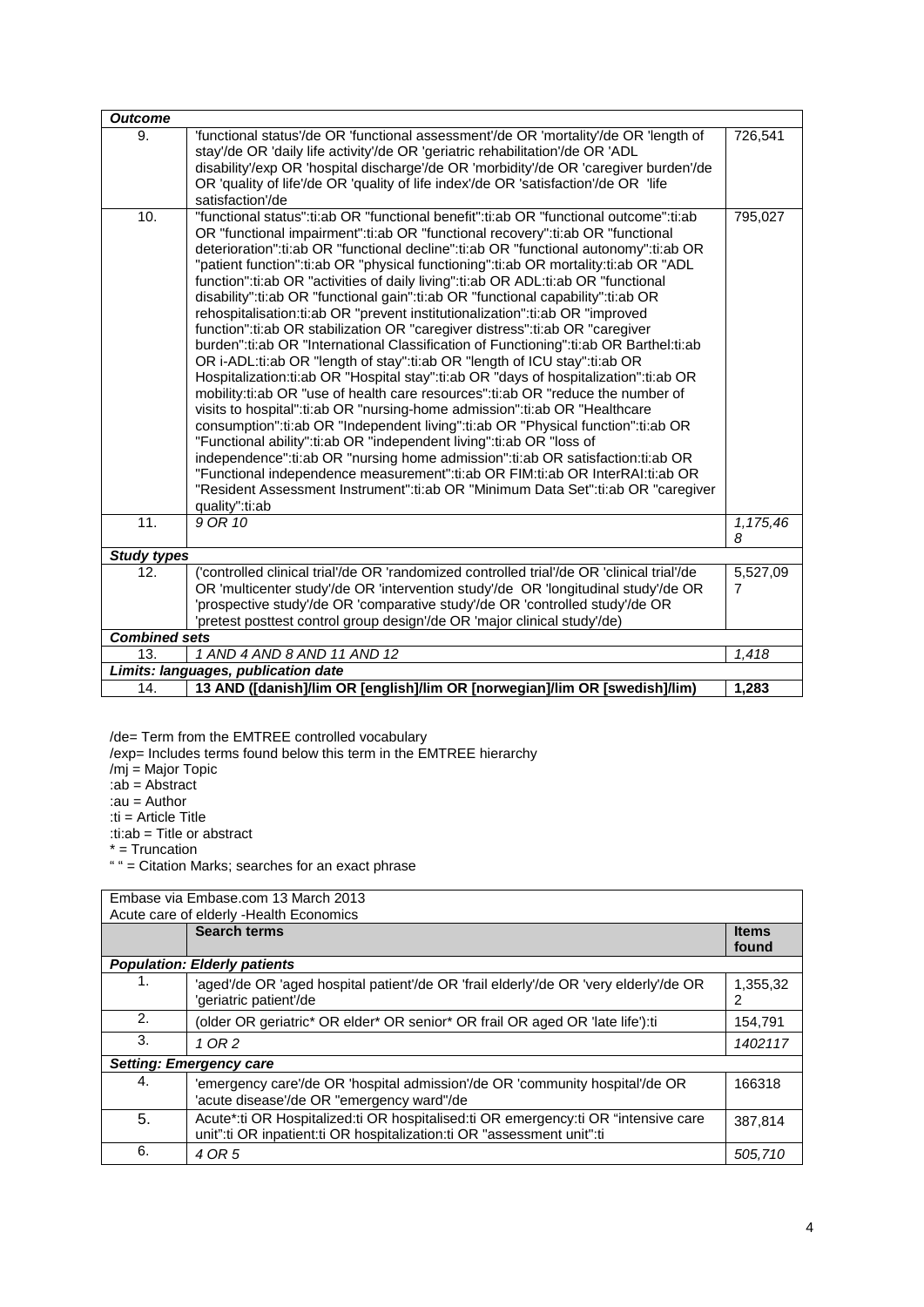| Intervention:                                                                                                                                                                                                                                                                                                                                                                                                                                                                                                                                                                                                                                                                                                                                                                                                                                                                                                                                                                                                                                                                                                                                                                                                                                                                                                                                                                                                                                                                                                                                                                                                                                                                                                                 |         |
|-------------------------------------------------------------------------------------------------------------------------------------------------------------------------------------------------------------------------------------------------------------------------------------------------------------------------------------------------------------------------------------------------------------------------------------------------------------------------------------------------------------------------------------------------------------------------------------------------------------------------------------------------------------------------------------------------------------------------------------------------------------------------------------------------------------------------------------------------------------------------------------------------------------------------------------------------------------------------------------------------------------------------------------------------------------------------------------------------------------------------------------------------------------------------------------------------------------------------------------------------------------------------------------------------------------------------------------------------------------------------------------------------------------------------------------------------------------------------------------------------------------------------------------------------------------------------------------------------------------------------------------------------------------------------------------------------------------------------------|---------|
| 7.<br>'geriatric hospital'/de OR 'geriatric care'/exp OR 'rapid response team'/de OR 'patient<br>assessment'/de OR 'geriatric assessment'/de OR 'rehabilitation'/de                                                                                                                                                                                                                                                                                                                                                                                                                                                                                                                                                                                                                                                                                                                                                                                                                                                                                                                                                                                                                                                                                                                                                                                                                                                                                                                                                                                                                                                                                                                                                           | 63,063  |
| 8.<br>'Acute geriatrics':ti:ab OR 'acute geriatric medicine':ti:ab OR 'acute geriatric<br>unit':ti:ab OR 'acute care geriatric unit':ti:ab OR "Acute Care for Elder":ti:ab:ti:ab OR<br>'ACE-unit':ti:ab OR 'Unit for Acute Care of the Elderly':ti:ab OR 'consultation<br>team':ti:ab OR 'elders unit':ti:ab OR 'emergency care of elderly':ti:ab OR 'emergency<br>department intervention':ti:ab OR 'emergency department-based geriatric<br>assessment':ti:ab OR 'geriatric unit':ti:ab OR 'geriatric ward':ti:ab OR 'geriatrics-<br>based ward':ti:ab OR 'qeriatric consultation':ti:ab OR 'qeriatric consult':ti:ab OR<br>'geriatric assessment':ti:ab OR 'geriatric approach':ti:ab OR 'geriatric acute<br>care':ti:ab OR 'interdisciplinary team':ti:ab OR 'multidisciplinary-team':ti:ab OR<br>'special unit designed to help older persons':ti:ab OR 'team intervention':ti:ab OR<br>'mobile team':ti:ab OR 'designated ward':ti:ab OR 'geriatric care':ti:ab OR<br>'InterRAI':ti:ab OR 'Geriatric evaluation':ti:ab OR 'geriatric post-acute care':ti:ab OR<br>'geriatric PAC department':ti:ab OR 'geriatric rehabilitation unit':ti:ab OR 'geriatric<br>rehabilitation program':ti:ab OR 'geriatric monitoring unit':ti:ab OR<br>multidisciplinary:ti:ab OR 'multi-professional':ti:ab OR 'geriatric management<br>team':ti:ab OR 'multidisciplinary geriatric rehabilitation':ti:ab OR 'multidimensional<br>intervention':ti:ab OR 'multi-professional':ti:ab OR 'coordinated care':ti:ab OR<br>'complex intervention':ti:ab OR 'integrated care':ti:ab OR 'multifactorial<br>intervention':ti:ab OR 'multicomponent intervention':ti:ab OR 'Resident Assessment<br>Instrument':ti:ab OR 'Minimum Data Set':ti:ab | 51,250  |
| 9.<br>(ACE:ti AND (unit:ti OR ward:ti OR intervention:ti OR interventions:ti))                                                                                                                                                                                                                                                                                                                                                                                                                                                                                                                                                                                                                                                                                                                                                                                                                                                                                                                                                                                                                                                                                                                                                                                                                                                                                                                                                                                                                                                                                                                                                                                                                                                | 27      |
| 10.<br>7 OR 8 OR 9                                                                                                                                                                                                                                                                                                                                                                                                                                                                                                                                                                                                                                                                                                                                                                                                                                                                                                                                                                                                                                                                                                                                                                                                                                                                                                                                                                                                                                                                                                                                                                                                                                                                                                            | 110,469 |
| <b>Outcome: Health Economics</b>                                                                                                                                                                                                                                                                                                                                                                                                                                                                                                                                                                                                                                                                                                                                                                                                                                                                                                                                                                                                                                                                                                                                                                                                                                                                                                                                                                                                                                                                                                                                                                                                                                                                                              |         |
| 11.<br>('health economics'/de/mj OR 'economic evaluation'/exp/mj OR 'health-care-<br>cost'/exp/mj OR 'pharmacoeconomics'/exp/mj OR 'economic aspect'/exp/mj OR<br>'financial management'/exp/mj OR ((economic near/2 (evaluation* OR analys* OR<br>stud*)) OR (value* near/2 (money or monetary)) OR pharmacoeconomic* OR<br>(pharmaco next/1economic*) OR "icer" OR (cost NEAR/2 (util* OR benefit* OR<br>effectiveness OR illness OR analys* OR consequence* OR saving* OR breakdown*<br>OR low* OR high* OR estimate* OR variable* OR allocation* OR control* OR<br>unit))): ti, ab OR (economic* OR cost*): ti OR 'quality adjusted life year'/de/mj OR<br>utility:ti,ab OR utilities:ti,ab OR qaly*:ti,ab OR "quality adjusted life":ti,ab OR<br>"disability adjusted life":ti,ab OR daly*:ti,ab OR qald*:ti,ab OR qale*:ti,ab OR<br>qtime*:ti,ab OR "hye":ti,ab OR "hyes":ti,ab OR (('healthy year' OR 'healthy years' OR<br>'health year' OR 'health years') NEXT/2 equivalent*):ti,ab OR "quality of well<br>being":ti,ab OR "qwb":ti,ab OR "euroqol":ti,ab OR "eq5d":ti,ab OR "eq 5d":ti,ab OR<br>"health utilities index":ti,ab OR "hui":ti,ab OR "hui2":ti,ab OR "hui3":ti,ab OR<br>"rosser":ti,ab OR "sf 6":ti,ab OR "sf6":ti,ab OR "sf6D":ti,ab OR "sf 6D":ti,ab OR "short<br>form 6D":ti,ab OR "time trade off":ti,ab OR "time tradeoff":ti,ab OR "standard<br>gamble":ti,ab OR ((willing or willingness) near/2 (pay or accept)):ti,ab)                                                                                                                                                                                                                                                                        | 352,153 |
| <b>Combined sets</b><br>3 AND 6 AND 10 AND 11<br>12.                                                                                                                                                                                                                                                                                                                                                                                                                                                                                                                                                                                                                                                                                                                                                                                                                                                                                                                                                                                                                                                                                                                                                                                                                                                                                                                                                                                                                                                                                                                                                                                                                                                                          | 253     |
| <b>Limits: Languages</b>                                                                                                                                                                                                                                                                                                                                                                                                                                                                                                                                                                                                                                                                                                                                                                                                                                                                                                                                                                                                                                                                                                                                                                                                                                                                                                                                                                                                                                                                                                                                                                                                                                                                                                      |         |
| 12 AND ([danish]/lim OR [english]/lim OR [norwegian]/lim OR [swedish]/lim)<br>13.<br>AND [embase]/lim                                                                                                                                                                                                                                                                                                                                                                                                                                                                                                                                                                                                                                                                                                                                                                                                                                                                                                                                                                                                                                                                                                                                                                                                                                                                                                                                                                                                                                                                                                                                                                                                                         | 13      |

| Embase AND Medline via Embase.com, 3 July 2013<br>"Identification of Seniors at Risk" and "Triage Risk Screening Tool" |                                                                                                                                                                                                                                                                                                             |                       |
|------------------------------------------------------------------------------------------------------------------------|-------------------------------------------------------------------------------------------------------------------------------------------------------------------------------------------------------------------------------------------------------------------------------------------------------------|-----------------------|
|                                                                                                                        | <b>Search terms</b>                                                                                                                                                                                                                                                                                         | <b>Items</b><br>found |
| 1.                                                                                                                     | "Identification of Seniors at Risk":ti:ab OR "Identification of Senior At Risk":ti:ab OR<br>"Triage Risk Screening Tool":ti:ab OR "Triage Risk Stratification Tool":ti:ab OR<br>((ISAR:ti:ab OR TRST:ti:ab) AND ('emergency ward'/exp/mj OR 'emergency health<br>service'/mj OR 'geriatric assessment'/mj)) | 66                    |

The search result, usually found at the end of the documentation, forms the list of abstracts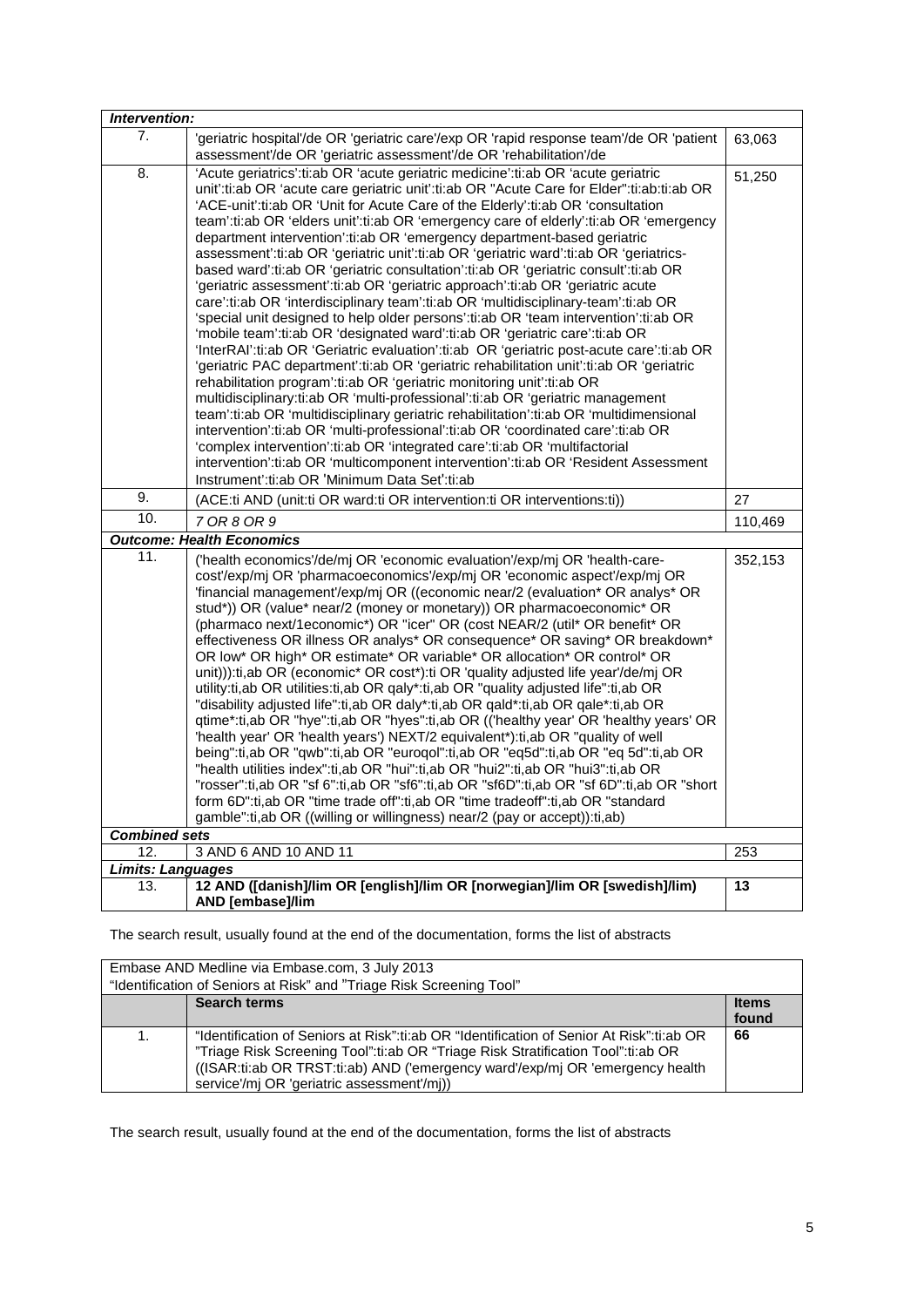|                         | PsycInfo via EBSCO 15 January 2013                                                                                                                                                                                                                                                                                                                                                                                                                                                                                                                                                                                                                                                                                                                                                                                                                                                                                                                                                                                                                                                                                                                                                                                                                                                                                                                                                                                                                                                        |                       |
|-------------------------|-------------------------------------------------------------------------------------------------------------------------------------------------------------------------------------------------------------------------------------------------------------------------------------------------------------------------------------------------------------------------------------------------------------------------------------------------------------------------------------------------------------------------------------------------------------------------------------------------------------------------------------------------------------------------------------------------------------------------------------------------------------------------------------------------------------------------------------------------------------------------------------------------------------------------------------------------------------------------------------------------------------------------------------------------------------------------------------------------------------------------------------------------------------------------------------------------------------------------------------------------------------------------------------------------------------------------------------------------------------------------------------------------------------------------------------------------------------------------------------------|-----------------------|
| Acute care of elderly   |                                                                                                                                                                                                                                                                                                                                                                                                                                                                                                                                                                                                                                                                                                                                                                                                                                                                                                                                                                                                                                                                                                                                                                                                                                                                                                                                                                                                                                                                                           |                       |
|                         | <b>Search terms</b>                                                                                                                                                                                                                                                                                                                                                                                                                                                                                                                                                                                                                                                                                                                                                                                                                                                                                                                                                                                                                                                                                                                                                                                                                                                                                                                                                                                                                                                                       | <b>Items</b><br>found |
| <b>Population: aged</b> |                                                                                                                                                                                                                                                                                                                                                                                                                                                                                                                                                                                                                                                                                                                                                                                                                                                                                                                                                                                                                                                                                                                                                                                                                                                                                                                                                                                                                                                                                           |                       |
| 1.                      | (ZG "aged (65 yrs & older)") or (ZG "very old (85 yrs & older)") OR DE "Geriatric<br>Patients"                                                                                                                                                                                                                                                                                                                                                                                                                                                                                                                                                                                                                                                                                                                                                                                                                                                                                                                                                                                                                                                                                                                                                                                                                                                                                                                                                                                            | 193,661               |
| 2.                      | TI ("older patient*" OR "older adult*" OR "older people" OR geriatric* OR elderly OR<br>elders OR senior*)                                                                                                                                                                                                                                                                                                                                                                                                                                                                                                                                                                                                                                                                                                                                                                                                                                                                                                                                                                                                                                                                                                                                                                                                                                                                                                                                                                                | 40,348                |
| 3.                      | 1 OR 2                                                                                                                                                                                                                                                                                                                                                                                                                                                                                                                                                                                                                                                                                                                                                                                                                                                                                                                                                                                                                                                                                                                                                                                                                                                                                                                                                                                                                                                                                    | 201,452               |
|                         | Setting: emergency department                                                                                                                                                                                                                                                                                                                                                                                                                                                                                                                                                                                                                                                                                                                                                                                                                                                                                                                                                                                                                                                                                                                                                                                                                                                                                                                                                                                                                                                             |                       |
| 4.                      | DE "Hospitalized Patients" OR DE "Medical Patients" OR DE "Hospital<br>Environment" OR DE "Hospitalization" OR DE "Hospital Admission" OR DE                                                                                                                                                                                                                                                                                                                                                                                                                                                                                                                                                                                                                                                                                                                                                                                                                                                                                                                                                                                                                                                                                                                                                                                                                                                                                                                                              | 26,503                |
|                         | "Emergency Services" OR DE "Emergency Management"                                                                                                                                                                                                                                                                                                                                                                                                                                                                                                                                                                                                                                                                                                                                                                                                                                                                                                                                                                                                                                                                                                                                                                                                                                                                                                                                                                                                                                         |                       |
| 5.                      | TI (Acute OR Acutely OR Hospitalized OR hospitalised OR emergency)                                                                                                                                                                                                                                                                                                                                                                                                                                                                                                                                                                                                                                                                                                                                                                                                                                                                                                                                                                                                                                                                                                                                                                                                                                                                                                                                                                                                                        | 22,892                |
| 6.                      | "intensive care unit <sup>*"</sup> OR inpatient OR hospitalization OR hospitalization OR<br>"emergency department*" OR "acute assessment unit" OR "acutely hospitalized" OR<br>"Acute medical unit*" OR "emergency room" OR "emergency ward" OR "emergency<br>management" OR "intensive care" OR "acute hospital care" OR "medical ICU" OR<br>(("Acute illness" OR "acute illness") AND hospital) OR "acute hospital" OR<br>"emergently admitted" OR "acute in-hospital" OR "subintensive care unit" OR "Acute<br>care unit"                                                                                                                                                                                                                                                                                                                                                                                                                                                                                                                                                                                                                                                                                                                                                                                                                                                                                                                                                              | 75,273                |
| 7.                      | 4 OR 5 OR 6                                                                                                                                                                                                                                                                                                                                                                                                                                                                                                                                                                                                                                                                                                                                                                                                                                                                                                                                                                                                                                                                                                                                                                                                                                                                                                                                                                                                                                                                               | 99,735                |
|                         | Intervention: acute care                                                                                                                                                                                                                                                                                                                                                                                                                                                                                                                                                                                                                                                                                                                                                                                                                                                                                                                                                                                                                                                                                                                                                                                                                                                                                                                                                                                                                                                                  |                       |
| 8.                      | DE "Geriatric Assessment" OR DE "Interdisciplinary Treatment Approach" OR DE<br>"Hospital Programs" OR DE "Teams" OR DE "Health Care Delivery"                                                                                                                                                                                                                                                                                                                                                                                                                                                                                                                                                                                                                                                                                                                                                                                                                                                                                                                                                                                                                                                                                                                                                                                                                                                                                                                                            | 28,928                |
| 9.                      | "Acute geriatrics" OR "acute geriatric medicine" OR "acute geriatric unit*" OR "acute                                                                                                                                                                                                                                                                                                                                                                                                                                                                                                                                                                                                                                                                                                                                                                                                                                                                                                                                                                                                                                                                                                                                                                                                                                                                                                                                                                                                     | 21,712                |
|                         | care geriatric unit" OR "Acute Care for Elder*" OR ACE-unit OR "Unit for Acute Care<br>of the Elderly" OR (ACE AND (unit OR ward OR intervent*)) OR "consultation<br>team*" OR "elders unit*" OR "emergency care of elderly" OR "emergency<br>department intervention" OR "emergency department-based geriatric assessment"<br>OR "geriatric unit*" OR "geriatric ward*" OR "geriatrics-based ward" OR "geriatric<br>consultation" OR "geriatric consult" OR "geriatric assessment" OR "geriatric<br>approach" OR "geriatric acute care" OR "interdisciplinary team*" OR "liaison<br>service" OR "multidisciplinary-team" OR "unit designed to help older person*" OR<br>"team intervention*" OR "mobile team*" OR "designated ward*" OR "geriatric care"<br>OR InterRAI OR "Geriatric evaluation" OR "inpatient geriatric" OR "rehabilitation<br>unit" OR "geriatric post-acute care" OR "geriatric PAC department*" OR "geriatric<br>rehabilitation unit*" OR "geriatric rehabilitation program*" OR "geriatric monitoring<br>unit*" OR "referral model" OR multidisciplinary OR "multi-professional" OR "geriatric<br>management team" OR "multidisciplinary geriatric rehabilitation" OR<br>"multidimensional intervention" OR "multi-professional" OR "coordinated care" OR<br>"complex intervention*" OR "integrated care" OR "multifactorial intervention*" OR<br>"multicomponent intervention*" OR "Resident Assessment Instrument" OR<br>"minimum Data Set" OR "liaison service" |                       |
| 10.                     | 8 OR 9                                                                                                                                                                                                                                                                                                                                                                                                                                                                                                                                                                                                                                                                                                                                                                                                                                                                                                                                                                                                                                                                                                                                                                                                                                                                                                                                                                                                                                                                                    | 46,784                |
| <b>Outcome</b>          |                                                                                                                                                                                                                                                                                                                                                                                                                                                                                                                                                                                                                                                                                                                                                                                                                                                                                                                                                                                                                                                                                                                                                                                                                                                                                                                                                                                                                                                                                           |                       |
| 11.                     | DE "Activities of Daily Living" OR DE "Self Care Skills" OR DE "Hospital Admission"<br>OR DE "Recovery (Disorders)" OR DE "Caregivers" OR DE "Program Evaluation"<br>OR DE "Caregiver Burden" OR DE "Ability Level" OR DE "Ability" OR DE<br>"Treatment Duration" OR DE "Death and Dying" OR DE "Satisfaction" OR DE<br>"Quality of Life" OR DE "Well Being" OR DE "Deinstitutionalization" OR DE<br>"Hospital Discharge"                                                                                                                                                                                                                                                                                                                                                                                                                                                                                                                                                                                                                                                                                                                                                                                                                                                                                                                                                                                                                                                                 |                       |
| 12.                     | "functional status" OR "functional benefit*" OR "functional outcome*" OR "functional<br>impairment" OR "functional recovery" OR "functional deterioration" OR "functional<br>decline" OR "functional autonomy" OR "patient function*" OR "physical functioning"<br>OR "mortality" OR "ADL function" OR "activities of daily living" OR ADL OR<br>"functional disability*" OR "functional gain" OR "own home" OR "functional<br>capabilit*" OR "rehospitalisation" OR "prevent institutionalization" OR "improved<br>function*" OR "stabilization" OR "caregiver distress" OR "caregiver burden" OR<br>"International Classification of Functioning" OR Barthel OR "i-ADL" OR "length of<br>stay" OR "length of ICU stay" OR "Hospitalization" OR "Hospital stay" OR "days of<br>hospitalization" OR mobility OR "use of health care resource*" OR "reduce the<br>number of visits to hospital" OR "nursing-home admission*" OR "Healthcare<br>consumption" OR "Independent living" OR "Physical function*" OR "Functional<br>abilit*" OR "independent living" OR "loss of independence" OR "nursing home                                                                                                                                                                                                                                                                                                                                                                                  | 188,242               |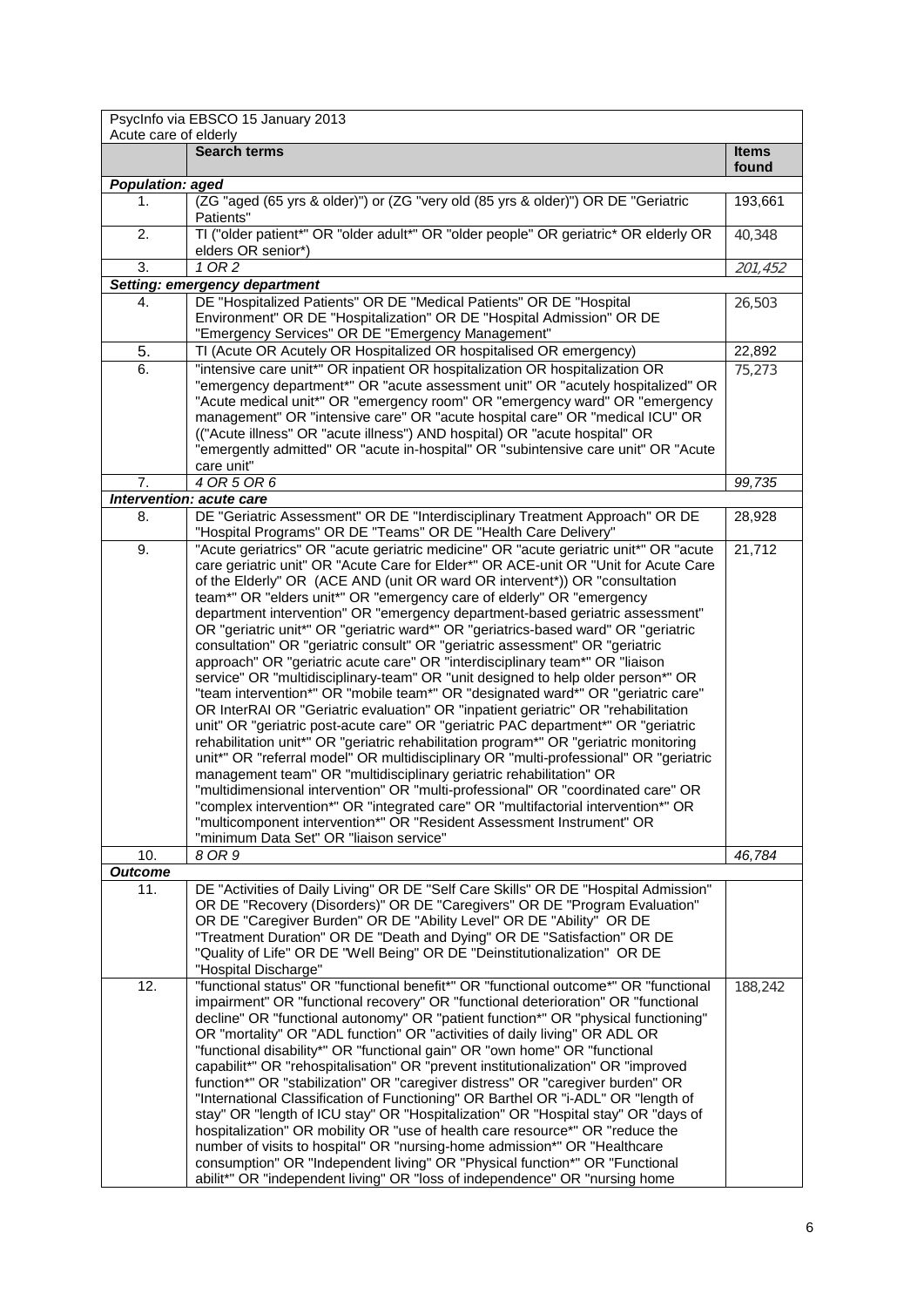| 13.                  | admission*" OR "satisfac*" OR "Functional independence measurement" OR FIM<br>OR InterRAI OR "Resident Assessment Instrument" OR "Minimum Data Set" OR<br>"caregiver quality"<br>11 OR 12                                                                                                                                                                                                                                                                        | 272,191       |
|----------------------|------------------------------------------------------------------------------------------------------------------------------------------------------------------------------------------------------------------------------------------------------------------------------------------------------------------------------------------------------------------------------------------------------------------------------------------------------------------|---------------|
| <b>Study types</b>   |                                                                                                                                                                                                                                                                                                                                                                                                                                                                  |               |
| 14.                  | ZC "treatment outcome/clinical trial" or ZC "prospective study" OR DE "Clinical<br>Trials" OR DE "Cohort Analysis" OR DE "Followup Studies" OR DE "Longitudinal<br>Studies" OR DE "Prospective Studies" OR DE "Between Groups Design" OR DE<br>"Quasi Experimental Methods"                                                                                                                                                                                      | 74,428        |
| 15.                  | "Clinical trial*" OR "controlled trial" OR ((random* OR controlled OR multi-center OR<br>prospective) AND trial OR study OR cohort) OR randomized OR randomization OR<br>randomized OR randomization OR "Nonrandomized controlled trial" OR<br>"prospective controlled study" OR "prospective study" OR "Prospective cohort" OR<br>"Prospective multicentre cohort" OR "observational cohort study" OR "prospective<br>multicenter" OR "basal level" OR baseline | 1,336,04<br>0 |
| 16.                  | 14 OR 15                                                                                                                                                                                                                                                                                                                                                                                                                                                         | 1,340,65      |
| <b>Combined Sets</b> |                                                                                                                                                                                                                                                                                                                                                                                                                                                                  |               |
| 17.                  | 3 AND 7 AND 10 AND 13 AND 16                                                                                                                                                                                                                                                                                                                                                                                                                                     | 523           |

 $AB = Abstract$ 

 $AU =$  Author

 $DE = Term$  from the thesaurus

MH = Term from the "Cinahl Headings" thesaurus

MM = Major Concept

- $TI = Title$
- $TX = All Text.$  Performs a keyword search of all the database's searchable fields

ZC = Methodology Index

- \* = Truncation
- " " = Citation Marks; searches for an exact phrase

Pubmed via NLM 14 January 2013 Acute care of elderly **Search terms Items Items Items found** *Population: aged* 1. "Aged"[Mesh] OR "Aged, 80 and over"[Mesh] OR "Frail Elderly"[Mesh] OR Geriatrics[MeSH] *2162040* 2. (older patient\*[ti] OR older adult\*[ti] OR older people[tiab] OR geriatric\*[ti] OR elderly[ti] OR elders[ti] OR senior\*[ti]) **OR**((older patient\*[tiab] OR older adult\*[tiab] OR older people[tiab] OR geriatric\*[tiab] OR elderly[tiab] OR elders[tiab] OR senior\*[tiab]) NOT medline[SB])<br>1 OR 2 135759 3. *1 OR 2 2187878 Setting: emergency department* 4. Emergency Service, Hospital[MeSH] OR Critical Care[MeSH:NoExp] OR Intensive Care[MeSH] OR Hospital Units[MeSH:NoExp] OR Intensive Care Units[MeSH:NoExp] OR Hospitalization[MeSH:NoExp] OR Patient Admission[MeSH] OR Emergencies[MeSH] OR Emergency Treatment[MeSH:NoExp] OR Emergency Medical Services[MeSH:NoExp] OR Inpatients[MeSH] 259851 5. Acute[ti] OR Acutely[ti] OR Hospitalized[ti] OR hospitalised[ti] OR emergency[ti] OR intensive care unit\*[tiab] OR inpatient[tiab] OR hospitalization[tiab] OR hospitalization[tiab] OR emergency department\*[tiab] OR acute assessment unit[tiab] OR acutely hospitalized[tiab] OR Acute medical unit\*[tiab] OR emergency room[tiab] OR emergency ward[tiab] OR emergency management[tiab] OR intensive care[tiab] OR acute hospital care[tiab] OR medical ICU[tiab] OR ((Acute illness[tiab] OR acute illness[tiab]) AND hospital\*[tiab]) OR acute hospital[tiab] OR emergently admitted[tiab] OR acute in-hospital[tiab] OR subintensive care unit[tiab] 603371 6. (Acute care[tiab] OR hospitaliz\*[tiab] OR emergency[tiab] ) NOT medline[SB] 19945<br>7. 4 OR 5 OR 6 747551 7. *4 OR 5 OR 6 747551 Intervention: acute care* 8. Patient Care Team[MeSH] OR Referral and Consultation[MeSH:NoExp] OR Case 170107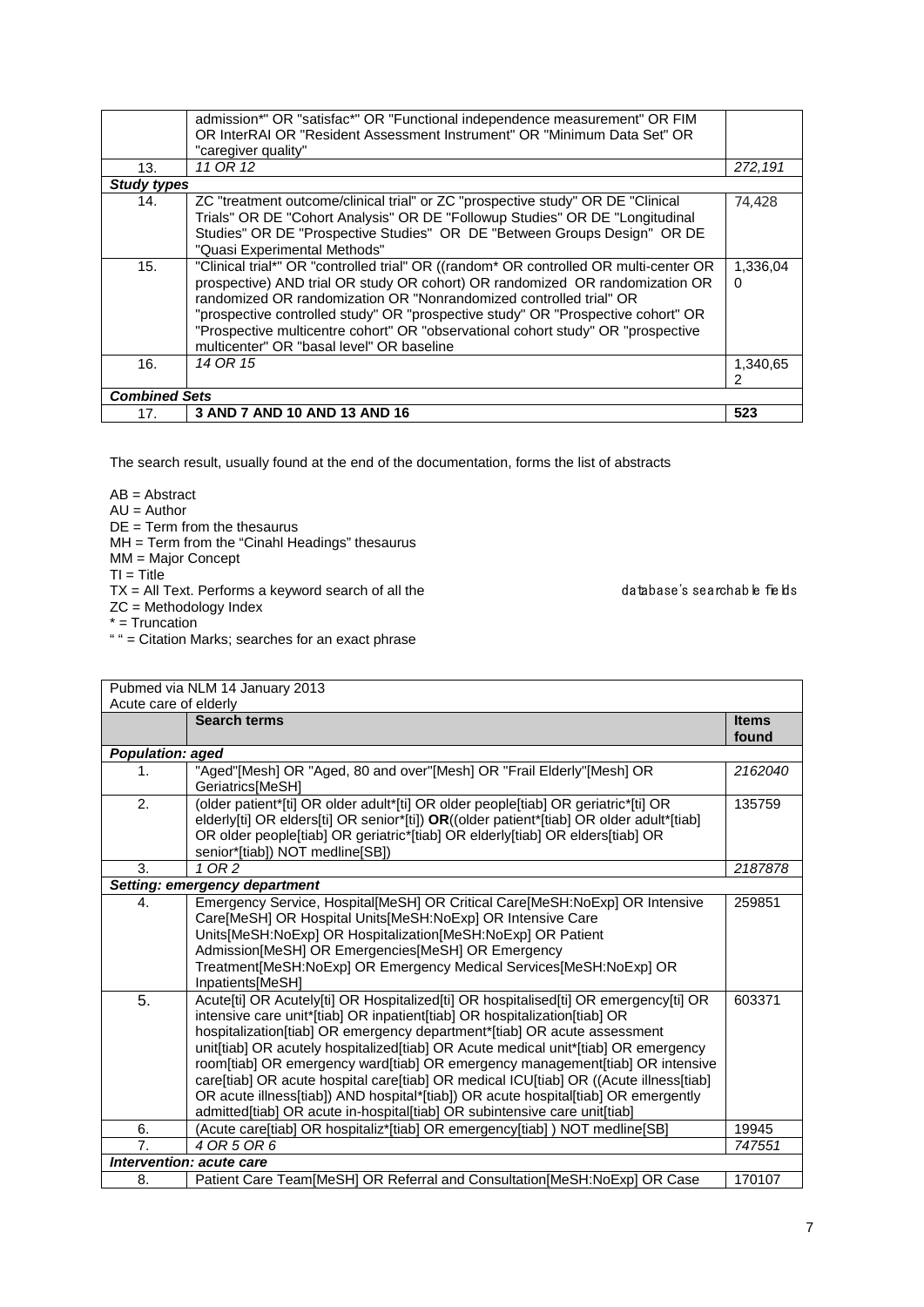|                           | Management[MeSH] OR Geriatric Assessment[MeSH] OR Geriatric Nursing[MeSH]                                                                                                 |         |
|---------------------------|---------------------------------------------------------------------------------------------------------------------------------------------------------------------------|---------|
|                           | OR Health Services for the Aged[MeSH] OR Geriatrics[MesH] OR Patient                                                                                                      |         |
| 9.                        | Admission[MAJR]<br>Acute geriatrics[tiab] OR acute geriatric medicine[tiab] OR acute geriatric unit*[tiab]                                                                | 53935   |
|                           | OR acute care geriatric unit[tiab] OR Acute Care for Elder*[tiab] OR ACE-unit[tiab]                                                                                       |         |
|                           | OR Unit for Acute Care of the Elderly[tiab] OR (ACE[tiab] AND (unit[tiab] OR                                                                                              |         |
|                           | ward[tiab] OR intervent*[tiab]) OR consultation team*[tiab] OR elders unit*[tiab] OR                                                                                      |         |
|                           | emergency care of elderly[tiab] OR emergency department intervention[tiab] OR                                                                                             |         |
|                           | emergency department-based geriatric assessment[tiab] OR geriatric unit*[tiab] OR                                                                                         |         |
|                           | geriatric ward*[tiab] OR geriatrics-based ward[tiab] OR geriatric consultation[tiab]                                                                                      |         |
|                           | OR geriatric consult[tiab] OR geriatric assessment[tiab] OR geriatric approach[tiab]                                                                                      |         |
|                           | OR geriatric acute care[tiab] OR interdisciplinary team*[tiab] OR liaison service[tiab]                                                                                   |         |
|                           | OR multidisciplinary-team[tiab] OR special unit designed to help older person*[tiab]                                                                                      |         |
|                           | OR team intervention[tiab] OR mobile team*[tiab] Or designated ward*[tiab] OR<br>geriatric care[tiab] OR InterRAI[tiab] OR Geriatric evaluation[tiab] OR inpatient        |         |
|                           | geriatric[tiab] OR rehabilitation unit[tiab] OR geriatric post-acute care[tiab] OR                                                                                        |         |
|                           | geriatric PAC departments[tiab] OR geriatric rehabilitation unit*[tiab] OR geriatric                                                                                      |         |
|                           | rehabilitation program*[tiab] OR geriatric monitoring unit*[tiab] OR referral                                                                                             |         |
|                           | model[tiab] OR multidisciplinary[tiab] OR multi-professional[tiab] OR geriatric                                                                                           |         |
|                           | management team[tiab] OR multidisciplinary geriatric rehabilitation[tiab] OR                                                                                              |         |
|                           | multidimensional intervention[tiab] OR multi-professional[tiab] OR coordinated                                                                                            |         |
|                           | care[tiab] OR complex intervention*[tiab] OR integrated care[tiab] OR multifactorial                                                                                      |         |
|                           | intervention*[tiab] Or multicomponent intervention[tiab] OR Resident Assessment                                                                                           |         |
| 10.                       | Instrument[tiab] OR Minimum Data Set[tiab] OR liaison service[tiab]<br>(Unit[ti] AND acute[ti]) OR (unit[ti] AND geriatric[ti])                                           | 1673    |
| 11.                       | 8 OR 9 OR 10                                                                                                                                                              | 213319  |
| Outcome                   |                                                                                                                                                                           |         |
| 12.                       | Activities of Daily Living[MeSH] OR Independent Living[MeSH] OR Quality of                                                                                                | 429700  |
|                           | Life[MeSH] OR Patient Discharge[MeSH] OR Survival Rate[MeSH] OR Length of                                                                                                 |         |
|                           | Stay[MesH] OR Treatment Outcome[MeSH] OR Outcome and Process Assessment                                                                                                   |         |
|                           | (Health Care)[MeSH] OR Recovery of Function[MeSH] OR Program<br>Evaluation[MeSH] OR Caregivers/psychology[MeSH] OR caregivers[MAJR] OR                                    |         |
|                           | Mortality[MeSH:NoExp] OR Morbidity[MeSH:NoExp] OR "Housing for the                                                                                                        |         |
|                           | Elderly"[Mesh] OR "Homes for the Aged"[Mesh] OR Cognition[MeSH] OR                                                                                                        |         |
|                           | Institutionalization[MeSH] OR Patient Readmission[MeSH] OR Length of                                                                                                      |         |
|                           | Stay[MeSH] OR Personal Satisfaction[MeSH] OR Health Status[MeSH] OR                                                                                                       |         |
|                           | Disability Evaluation[MeSH]                                                                                                                                               |         |
| 13.                       | functional status[tiab] OR functional benefit*[tiab] OR functional outcome*[tiab] OR<br>functional impairment[tiab] OR functional recovery[tiab] OR functional            | 880404  |
|                           | deterioration[tiab] OR functional decline[tiab] OR functional autonomy[tiab] OR                                                                                           |         |
|                           | patient function*[tiab] OR physical functioning[tiab] OR mortality[tiab] OR ADL                                                                                           |         |
|                           | function[tiab] OR activities of daily living[tiab] OR ADL[tiab] OR functional                                                                                             |         |
|                           | disability*[tiab] OR functional gain[tiab] OR own home[tiab] OR functional                                                                                                |         |
|                           | capabilit*[tiab] OR rehospitalisation[tiab] OR prevent institutionalization[tiab] OR                                                                                      |         |
|                           | improved function*[tiab] OR stabilization[tiab] OR caregiver distress[tiab] OR                                                                                            |         |
|                           | caregiver burden[tiab] OR International Classification of Functioning[tiab] OR                                                                                            |         |
|                           | Barthel[tiab] OR i-ADL[tiab] OR length of stay[tiab] OR length of ICU stay[tiab] OR                                                                                       |         |
|                           | Hospitalization[tiab] OR Hospital stay[tiab] OR days of hospitalization[tiab] OR                                                                                          |         |
|                           | mobility[tiab] OR use of health care resource*[tiab] OR reduce the number of visits<br>to hospital[tiab] OR nursing-home admission*[tiab] OR Healthcare consumption[tiab] |         |
|                           | OR Independent living[tiab] OR Physical function*[tiab] OR Functional abilit*[tiab]                                                                                       |         |
|                           | OR independent living[tiab] OR loss of independence[tiab] OR nursing home                                                                                                 |         |
|                           | admission*[tiab] OR satisfac*[tiab] OR Functional independence measurement[tiab]                                                                                          |         |
|                           | OR FIM[tiab] OR InterRAI[tiab] OR Resident Assessment Instrument[tiab] OR                                                                                                 |         |
|                           | Minimum Data Set[tiab] OR caregiver quality[tiab]                                                                                                                         |         |
| 14.                       | Function*[ti] OR outcome[ti]                                                                                                                                              | 575091  |
| 15.<br><b>Study types</b> | 12 OR 13 OR 14                                                                                                                                                            | 1709866 |
| 16.                       | "Clinical Trial" [Publication Type] OR "Clinical Trial, Phase I" [Publication Type OR                                                                                     | 2612001 |
|                           | "Clinical Trial, Phase II" [Publication Type] OR "Clinical Trial, Phase III" [Publication                                                                                 |         |
|                           | Type] OR "Clinical Trial, Phase IV" [Publication Type] OR "Controlled Clinical Trial"                                                                                     |         |
|                           | [Publication Type] OR "Multicenter Study" [Publication Type] OR "Randomized                                                                                               |         |
|                           | Controlled Trial" [Publication Type] OR Program Evaluation[MeSH] OR Comparative                                                                                           |         |
|                           | Study [Publication Type] OR Evaluation Studies [Publication Type] OR "Cohort                                                                                              |         |
|                           | Studies"[Mesh:NoExp] OR "Longitudinal Studies"[Mesh:NoExp] OR "Prospective                                                                                                |         |
|                           | Studies"[Mesh] OR "Control Groups"[Mesh] OR "Matched-Pair Analysis"[Mesh] OR<br>"Random Allocation"[Mesh]                                                                 |         |
|                           |                                                                                                                                                                           |         |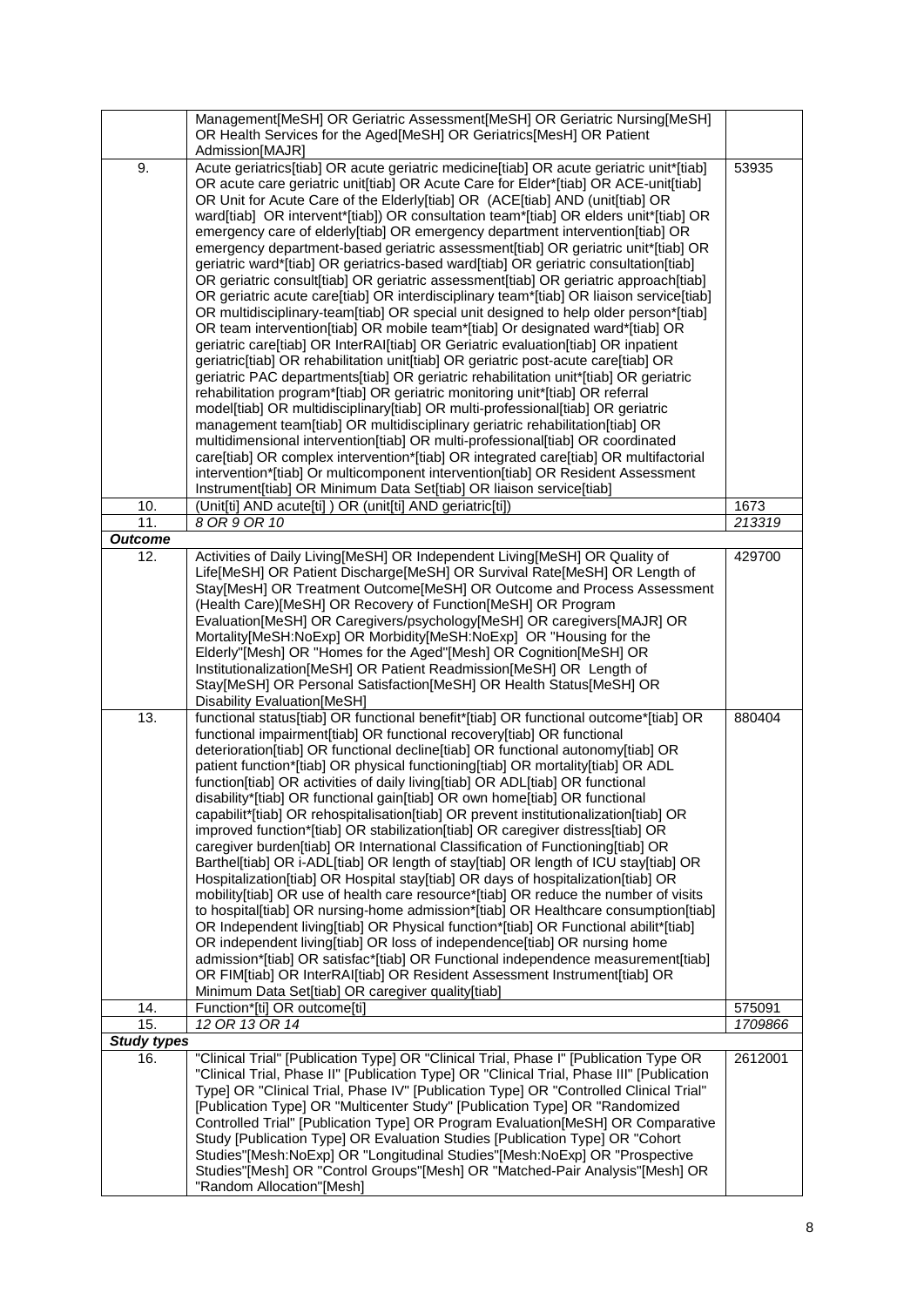| 17.                  | (Clinical trial*[tw] ClinicalTrial*[tw] OR controlled trial[tiab] OR ((random*[tiab] OR<br>controlled[tiab] OR multi-center[tiab] OR prospective[tiab]) AND trial[tiab] OR<br>study[tiab] OR cohort[tiab]) OR randomized[tiab] OR randomization[tiab] OR<br>randomized[tiab] OR randomization[tiab] OR Nonrandomized controlled trial[tiab]<br>OR prospective controlled study[tiab] OR prospective study[tiab] OR Prospective<br>cohort[tiab] OR Prospective multicentre cohort[tiab] OR observational cohort<br>study[tiab] OR prospective multicenter[tiab] OR basal level[tiab] OR baseline[tiab])<br>NOT (Medline[SB] OR oldmedline[tiab]) | 401055  |
|----------------------|-------------------------------------------------------------------------------------------------------------------------------------------------------------------------------------------------------------------------------------------------------------------------------------------------------------------------------------------------------------------------------------------------------------------------------------------------------------------------------------------------------------------------------------------------------------------------------------------------------------------------------------------------|---------|
| 18.                  | 16 OR 17                                                                                                                                                                                                                                                                                                                                                                                                                                                                                                                                                                                                                                        | 3011195 |
| <b>Combined sets</b> |                                                                                                                                                                                                                                                                                                                                                                                                                                                                                                                                                                                                                                                 |         |
| 19.                  | (3 AND 7 AND 11 AND 15 AND 18)                                                                                                                                                                                                                                                                                                                                                                                                                                                                                                                                                                                                                  | 3734    |
| 20.                  | 19 AND ("english"[Language] OR "swedish"[Language] OR                                                                                                                                                                                                                                                                                                                                                                                                                                                                                                                                                                                           | 3062    |
|                      | "danish"[Language] OR "norwegian"[Language]) NOT (stroke[ti] OR hip                                                                                                                                                                                                                                                                                                                                                                                                                                                                                                                                                                             |         |
|                      | fracture*[ti] OR femoral neck[ti] OR myocardial infarction[ti])                                                                                                                                                                                                                                                                                                                                                                                                                                                                                                                                                                                 |         |

[MeSH] = Term from the Medline controlled vocabulary, including terms found below this term in the MeSH hierarchy

[MeSH:NoExp] = Does not include terms found below this term in the MeSH hierarchy [MAJR] = MeSH Major Topic [TIAB] = Title or abstract  $[TI] = Title$  $[AU] =$ Author  $[TW] = Text Word$ Systematic[SB] = Filter for retrieving systematic reviews \* = Truncation

" " = Citation Marks; searches for an exact phrase

| Pubmed via NLM 13 March 2013 |                                                                                                                                                                                                                                                                                                                                                                                                                                                                                                                                                                                                                                                                                  |                       |  |
|------------------------------|----------------------------------------------------------------------------------------------------------------------------------------------------------------------------------------------------------------------------------------------------------------------------------------------------------------------------------------------------------------------------------------------------------------------------------------------------------------------------------------------------------------------------------------------------------------------------------------------------------------------------------------------------------------------------------|-----------------------|--|
|                              | Title: Acute care of elderly - Health Economics                                                                                                                                                                                                                                                                                                                                                                                                                                                                                                                                                                                                                                  |                       |  |
|                              | <b>Search terms</b>                                                                                                                                                                                                                                                                                                                                                                                                                                                                                                                                                                                                                                                              | <b>Items</b><br>found |  |
|                              | <b>Population: Elderly patients</b>                                                                                                                                                                                                                                                                                                                                                                                                                                                                                                                                                                                                                                              |                       |  |
| 1.                           | "Aged"[Mesh] OR "Aged, 80 and over"[Mesh] OR "Frail Elderly"[Mesh] OR<br>Geriatrics[MeSH]                                                                                                                                                                                                                                                                                                                                                                                                                                                                                                                                                                                        | 2178920               |  |
| 2.                           | (older patient*[ti] OR older adult*[ti] OR older people[ti] OR geriatric*[ti] OR elder*[ti]<br>OR senior*[ti]) OR ((older patient*[tiab] OR older adult*[tiab] OR older people[tiab]<br>OR geriatric*[tiab] OR elder*[tiab] OR senior*[tiab]) NOT medline[SB])                                                                                                                                                                                                                                                                                                                                                                                                                   | 133852                |  |
| 3.                           | 1 OR 2                                                                                                                                                                                                                                                                                                                                                                                                                                                                                                                                                                                                                                                                           | 2204848               |  |
|                              | <b>Setting: Emergency care</b>                                                                                                                                                                                                                                                                                                                                                                                                                                                                                                                                                                                                                                                   |                       |  |
| 4.                           | Emergency Service, Hospital[MeSH] OR Critical Care[MeSH:NoExp] OR Intensive<br>Care[MeSH] OR Hospital Units[MeSH:NoExp] OR Intensive Care<br>Units[MeSH:NoExp] OR Hospitalization[MeSH:NoExp] OR Patient<br>Admission[MeSH] OR Emergencies[MeSH] OR Emergency<br>Treatment[MeSH:NoExp] OR Emergency Medical Services[MeSH:NoExp] OR<br>Inpatients[MeSH]                                                                                                                                                                                                                                                                                                                          | 262213                |  |
| 5.                           | Acute[ti] OR Acutely[ti] OR Hospitalized[ti] OR hospitalised[ti] OR emergency[ti] OR<br>intensive care unit*[tiab] OR inpatient[tiab] OR hospitalisation[tiab] OR<br>hospitalization[tiab] OR emergency department*[tiab] OR acute assessment<br>unit[tiab] OR acutely hospitalized[tiab] OR Acute medical unit*[tiab] OR emergency<br>room[tiab] OR emergency ward[tiab] OR emergency management[tiab] OR intensive<br>care[tiab] OR acute hospital care[tiab] OR medical ICU[tiab] OR ((Acute illness[tiab]<br>OR acute illness[tiab]) AND hospital*[tiab]) OR acute hospital[tiab] OR emergently<br>admitted[tiab] OR acute in-hospital[tiab] OR subintensive care unit[tiab] | 615415                |  |
| 6.                           | (Acute care[tiab] OR hospitaliz*[tiab] OR emergency[tiab]) NOT medline[SB]                                                                                                                                                                                                                                                                                                                                                                                                                                                                                                                                                                                                       | 20641                 |  |
| 7.                           | 4 OR 5 OR 6                                                                                                                                                                                                                                                                                                                                                                                                                                                                                                                                                                                                                                                                      | 759275                |  |
| Intervention:                |                                                                                                                                                                                                                                                                                                                                                                                                                                                                                                                                                                                                                                                                                  |                       |  |
| 8.                           | Patient Care Team[MeSH] OR Referral and Consultation[MeSH:NoExp] OR Case<br>Management[MeSH] OR Geriatric Assessment[MeSH] OR Geriatric Nursing[MeSH]<br>OR Health Services for the Aged[MeSH] OR Geriatrics[MesH] OR Patient                                                                                                                                                                                                                                                                                                                                                                                                                                                    | 171236                |  |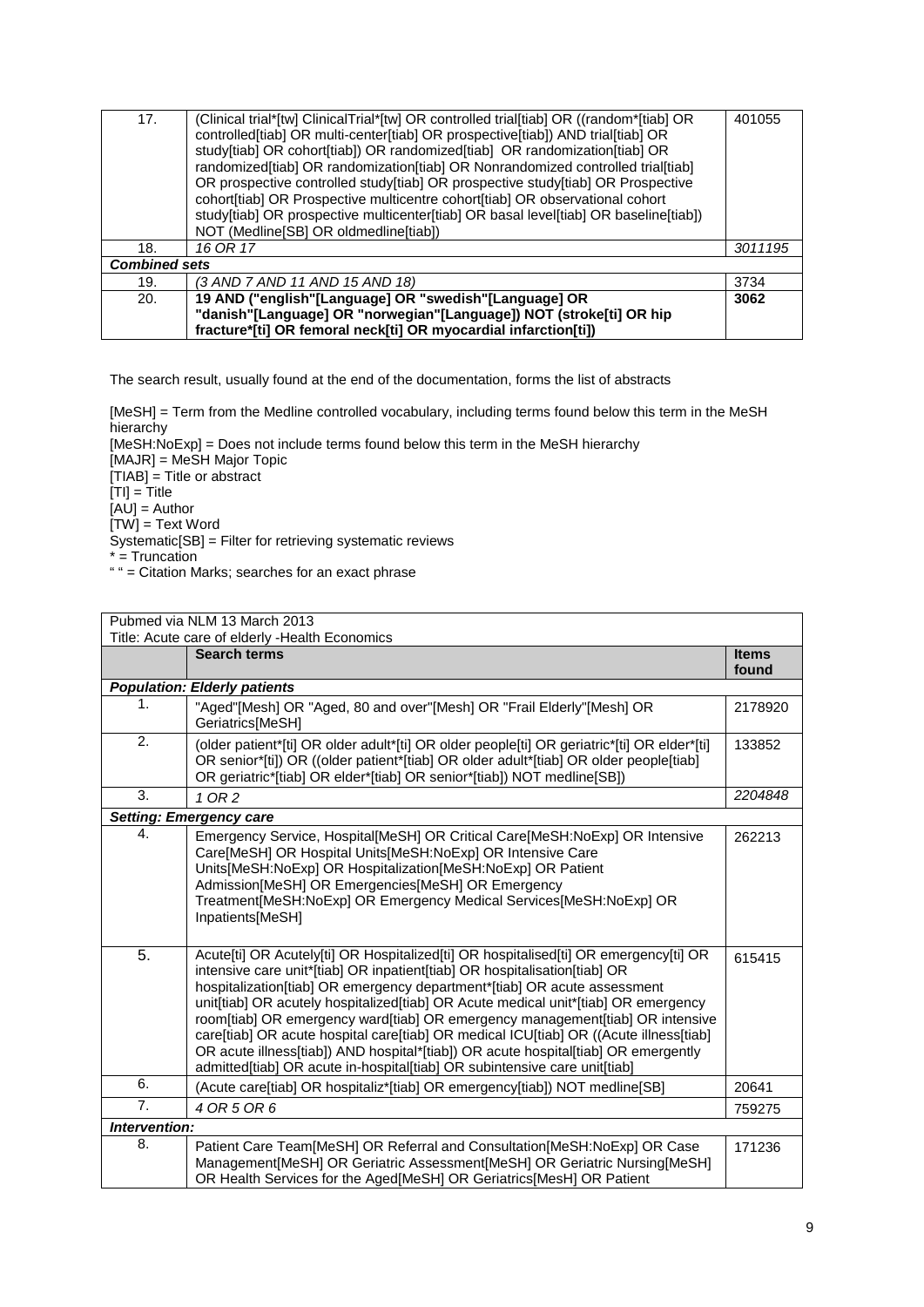|                             | Admission[MAJR]                                                                                                                                                                                                                                                                                                                                                                                                                                                                                                                                                                                                                                                                                                                                                                                                                                                                                                                                                                                                                                                                                                                                                                                                                                                                                                                                                                                                                                                                                                                                                                                                                                                                                                                                                                                                                                                                                                                                                                                                                                                                                                                                                                                                                                                                                   |        |
|-----------------------------|---------------------------------------------------------------------------------------------------------------------------------------------------------------------------------------------------------------------------------------------------------------------------------------------------------------------------------------------------------------------------------------------------------------------------------------------------------------------------------------------------------------------------------------------------------------------------------------------------------------------------------------------------------------------------------------------------------------------------------------------------------------------------------------------------------------------------------------------------------------------------------------------------------------------------------------------------------------------------------------------------------------------------------------------------------------------------------------------------------------------------------------------------------------------------------------------------------------------------------------------------------------------------------------------------------------------------------------------------------------------------------------------------------------------------------------------------------------------------------------------------------------------------------------------------------------------------------------------------------------------------------------------------------------------------------------------------------------------------------------------------------------------------------------------------------------------------------------------------------------------------------------------------------------------------------------------------------------------------------------------------------------------------------------------------------------------------------------------------------------------------------------------------------------------------------------------------------------------------------------------------------------------------------------------------|--------|
| 9.                          | Acute geriatric*[tiab] OR acute geriatric medicine[tiab] OR acute geriatric unit*[tiab]<br>OR (Acute Care[tiab] AND (unit[tiab] OR units[tiab])) OR (ACE[tiab] AND (unit[tiab]<br>OR units[tiab] OR ward[tiab] OR wards[tiab] OR intervent*[tiab])) OR consultation<br>team*[tiab] OR elders unit*[tiab] OR (emergency care[tiab] AND elderly[tiab]) OR<br>emergency department intervention*[tiab] OR ("emergency department based"[tiab]<br>AND geriatric assessment*[tiab]) OR geriatric unit*[tiab] OR geriatric ward*[tiab] OR<br>geriatrics-based ward[tiab] OR geriatric consult*[tiab] OR geriatric assessment*[tiab]<br>OR geriatric approach*[tiab] OR geriatric acute care[tiab] OR interdisciplinary<br>team*[tiab] OR liaison service*[tiab] OR multidisciplinary-team*[tiab] OR (special<br>unit*[tiab] AND designed[tiab] AND help[tiab] older[tiab]) OR team intervention*[tiab]<br>OR mobile team*[tiab] Or designated ward*[tiab] OR geriatric care[tiab] OR<br>InterRAI[tiab] OR Geriatric evaluation[tiab] OR inpatient geriatric*[tiab] OR<br>rehabilitation unit*[tiab] OR (post-acute[tiab] AND care[tiab]) OR "post acute<br>rehabilitation"[tiab] OR (geriatric[tiab] AND PAC[tiab] AND departments[tiab]) OR<br>geriatric rehabilitation unit*[tiab] OR geriatric rehabilitation program*[tiab] OR<br>monitoring unit*[tiab] OR referral model*[tiab] OR multidisciplinary[tiab] OR multi-<br>professional[tiab] OR management team[tiab] OR multidimensional<br>intervention*[tiab] OR multi-professional[tiab] OR coordinated care[tiab] OR co-<br>ordinated care[tiab] OR complex intervention*[tiab] OR integrated care[tiab] OR<br>multifactorial intervention*[tiab] OR multicomponent intervention[tiab] OR multi-<br>component intervention[tiab] OR Resident Assessment Instrument[tiab] OR<br>Minimum Data Set[tiab] OR liaison service*[tiab]                                                                                                                                                                                                                                                                                                                                                                                                                | 58071  |
| 10.                         | (unit[ti] OR units[ti]) AND (emergency[ti] OR acute[ti] OR geriatric*[ti])                                                                                                                                                                                                                                                                                                                                                                                                                                                                                                                                                                                                                                                                                                                                                                                                                                                                                                                                                                                                                                                                                                                                                                                                                                                                                                                                                                                                                                                                                                                                                                                                                                                                                                                                                                                                                                                                                                                                                                                                                                                                                                                                                                                                                        | 2956   |
| 11.                         | 8 OR 9 OR 10                                                                                                                                                                                                                                                                                                                                                                                                                                                                                                                                                                                                                                                                                                                                                                                                                                                                                                                                                                                                                                                                                                                                                                                                                                                                                                                                                                                                                                                                                                                                                                                                                                                                                                                                                                                                                                                                                                                                                                                                                                                                                                                                                                                                                                                                                      | 218990 |
|                             | <b>Outcome: Health Economics</b>                                                                                                                                                                                                                                                                                                                                                                                                                                                                                                                                                                                                                                                                                                                                                                                                                                                                                                                                                                                                                                                                                                                                                                                                                                                                                                                                                                                                                                                                                                                                                                                                                                                                                                                                                                                                                                                                                                                                                                                                                                                                                                                                                                                                                                                                  |        |
| 12.<br><b>Combined sets</b> | ("Economics"[Mesh:NoExp] OR "Costs and Cost Analysis"[Mesh] OR "Economics,<br>Hospital"[Mesh] OR "Economics, Medical"[Mesh] OR "Economics, Nursing"[Mesh]<br>OR "Economics, Pharmaceutical"[Mesh] OR "Fees and Charges"[Mesh] OR<br>"Budgets"[Mesh] OR "Resource Allocation"[Mesh] OR "economics" [Subheading]<br>OR "cost utility"[tiab] OR "cost/utility"[tiab] OR cost/benefit*[tiab] OR cost<br>benefit*[tiab] OR "cost effectiveness"[tiab] OR cost/effectiveness[tiab] OR "cost of<br>illness"[tiab] OR cost analys*[tiab] OR cost consequence*[tiab] OR cost saving*[tiab]<br>OR cost breakdown*[tiab] OR cost lowering*[tiab] OR cost estimate*[tiab] OR cost<br>variable*[tiab] OR cost allocation*[tiab] OR cost control*[tiab] OR "cost per unit"[tiab]<br>OR economic*[ti] OR cost[ti] OR costs[ti] OR costing[ti] OR costly[ti] OR "value for<br>money"[tiab] OR pharmacoeconomic*[tiab] OR "icer"[tiab] OR economic<br>evaluation*[tiab] OR economic analys*[tiab] OR economic stud*[tiab] OR<br>((economic*[tiab] OR price*[tiab] OR pricing[tiab] OR cost[tiab] OR costs[tiab] OR<br>costing[tiab] OR costly[tiab] OR financial[tiab] OR finance*[tiab] OR<br>expenditure*[tiab] OR budget*[tiab] OR resource allocat*[tiab] OR "resource<br>utilisation"[tiab] OR "resource utilization"[tiab] OR charge*[tiab] OR fee[tiab] OR<br>fees[tiab]) NOT medline[sb]) OR "Quality-Adjusted Life Years"[Mesh] OR utility[tiab]<br>OR utilities[tiab] OR qaly*[tiab] OR "quality adjusted life"[tiab] OR "disability adjusted<br>life"[tiab] OR daly*[tiab] OR qald*[tiab] OR qale*[tiab] OR qtime*[tiab] OR "hye"[tiab]<br>OR "hyes"[tiab] OR "healthy year equivalent"[tiab] OR "healthy year<br>equivalents"[tiab] OR "healthy years equivalent"[tiab] OR "healthy years<br>equivalents"[tiab] OR "quality of well being"[tiab] OR "qwb"[tiab] OR "euroqol"[tiab]<br>OR "eq5d"[tiab] OR "eq 5d"[tiab] OR "health utilities index"[tiab] OR "hui"[tiab] OR<br>"hui2"[tiab] OR "hui3"[tiab] OR "rosser"[tiab] OR "sf 6"[tiab] OR "sf6"[tiab] OR<br>"sf6D"[tiab] OR "sf 6D"[tiab] OR "short form 6D"[tiab] OR "time trade off"[tiab] OR<br>"time tradeoff"[tiab] OR "standard gamble"[tiab] OR "willingness to pay"[tiab] OR<br>"willingness to accept"[tiab] OR "willing to pay"[tiab]) | 631509 |
| 13.                         | 3 AND 7 AND 11 AND 12                                                                                                                                                                                                                                                                                                                                                                                                                                                                                                                                                                                                                                                                                                                                                                                                                                                                                                                                                                                                                                                                                                                                                                                                                                                                                                                                                                                                                                                                                                                                                                                                                                                                                                                                                                                                                                                                                                                                                                                                                                                                                                                                                                                                                                                                             | 1693   |

[MeSH] = Term from the Medline controlled vocabulary, including terms found below this term in the MeSH<br>hierarchy hierarchy [MeSH:NoExp] = Does not include terms found below this term in the MeSH hierarchy [MAJR] = MeSH Major Topic [TIAB] = Title or abstract [TI] = Title [AU] = Author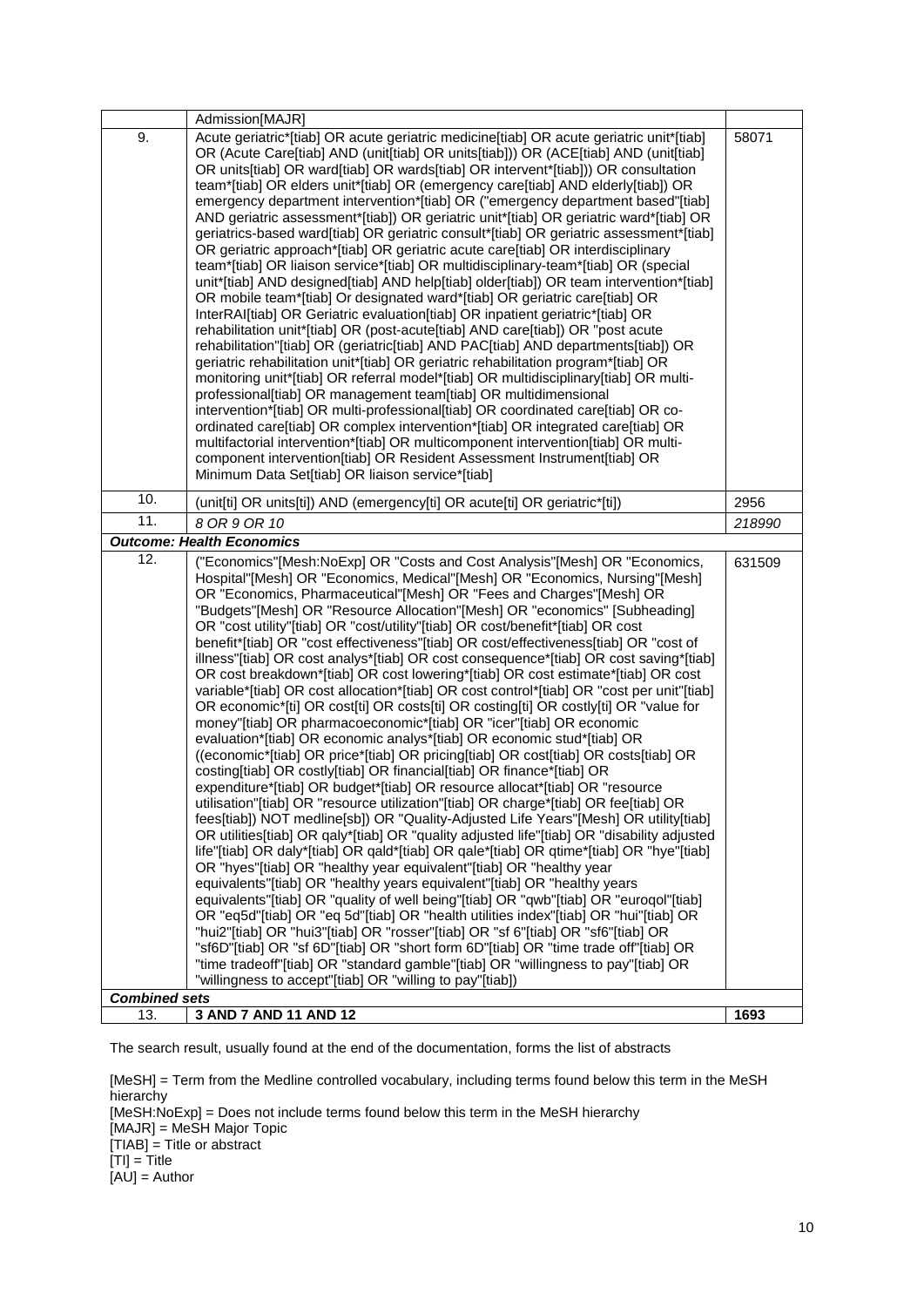[TW] = Text Word

Systematic[SB] = Filter for retrieving systematic reviews

 $* =$ Truncation

" " = Citation Marks; searches for an exact phrase

| Triage                            | Pubmed via NLM 17 Aug 2012                                                                                                                                                                                                            |                       |
|-----------------------------------|---------------------------------------------------------------------------------------------------------------------------------------------------------------------------------------------------------------------------------------|-----------------------|
|                                   | <b>Search terms</b>                                                                                                                                                                                                                   | <b>Items</b><br>found |
| <b>Population: Older patients</b> |                                                                                                                                                                                                                                       |                       |
| 1.                                | "old"[Title] OR "older"[Title] OR "aged"[Title] OR elder*[Tiab] OR geriatric*[Tiab] OR<br>senior*[Title] OR "Aged"[Majr] OR "Aged, 80 and over"[Majr] OR "Frail<br>Elderly"[Mesh] OR Geriatrics[Mesh] OR "Geriatric Assessment"[Mesh] |                       |
| <b>Intervention: Triage</b>       |                                                                                                                                                                                                                                       |                       |
| 2.                                | "triage"[Mesh] OR triag*[tiab] OR decision support*[tiab] OR risk screening[tiab]                                                                                                                                                     |                       |
| <b>Setting: Emergency care</b>    |                                                                                                                                                                                                                                       |                       |
| 3.                                | Emergency Service, Hospital [MeSH] OR Emergencies [MeSH] OR Emergency<br>Treatment[MeSH:NoExp] OR Emergency Medical Services[MeSH:NoExp] OR<br>"Evidence-Based Emergency Medicine"[Mesh] OR acute*[tiab] OR emergency[tiab]           |                       |
| <b>Combined sets</b>              |                                                                                                                                                                                                                                       |                       |
| 4.                                | <b>1 AND 2 AND 3</b>                                                                                                                                                                                                                  | 286                   |

The search result, usually found at the end of the documentation, forms the list of abstracts

[MeSH] = Term from the Medline controlled vocabulary, including terms found below this term in the MeSH hierarchy [MeSH:NoExp] = Does not include terms found below this term in the MeSH hierarchy

[MAJR] = MeSH Major Topic

[TIAB] = Title or abstract

 $\overline{\text{Title}}$  = Title

\* = Truncation

" " = Citation Marks; searches for an exact phrase

| Pubmed via NLM 3 July 2013          |                                                 |              |
|-------------------------------------|-------------------------------------------------|--------------|
| "Identification of Seniors at Risk" |                                                 |              |
|                                     | <b>Search terms</b>                             | <b>Items</b> |
|                                     |                                                 | found        |
|                                     | Identification[ti] AND Senior*[ti] AND Risk[ti] | 10           |

The search result, usually found at the end of the documentation, forms the list of abstracts

[MeSH] = Term from the Medline controlled vocabulary, including terms found below this term in the MeSH hierarchy [MeSH:NoExp] = Does not include terms found below this term in the MeSH hierarchy [MAJR] = MeSH Major Topic  $[TIAB] =$  Title or abstract  $[TI] = Title$  $[AU] =$  Author  $[TW] = Text Word$ Systematic[SB] = Filter for retrieving systematic reviews  $* =$  Truncation " " = Citation Marks; searches for an exact phrase

| Multi-database search via EBSCO (Academic Search Elite, CINAHL with Full Text, Psychology and<br>Behavioral Sciences Collection, PsycINFO, SocINDEX with Full Text) |                                                                                             |              |
|---------------------------------------------------------------------------------------------------------------------------------------------------------------------|---------------------------------------------------------------------------------------------|--------------|
| 3 July 2013                                                                                                                                                         |                                                                                             |              |
|                                                                                                                                                                     |                                                                                             |              |
| Title: "Identification of Seniors at Risk" and "Triage Risk Screening Tool"                                                                                         |                                                                                             |              |
|                                                                                                                                                                     | <b>Search terms</b>                                                                         | <b>Items</b> |
|                                                                                                                                                                     |                                                                                             | found        |
| 1.                                                                                                                                                                  | TI (Identification W1 Senior* W1 Risk) OR AB (Identification W1 Senior* W1 Risk)            | 20           |
| 2.                                                                                                                                                                  | TI ("Triage Risk Screening Tool" OR "Triage Risk Stratification Tool") OR AB                | 13           |
|                                                                                                                                                                     | ("Triage Risk Screening Tool" OR "Triage Risk Stratification Tool")                         |              |
| 3.                                                                                                                                                                  | (ZQ "identification of seniors at risk") or (ZQ "identification of seniors at risk (isar)") | 20           |
|                                                                                                                                                                     | or (ZQ "identification of seniors at risk (isar) (mccusker et al)") or (ZQ "identification  |              |
|                                                                                                                                                                     | of seniors at risk (isar) questionnaire") or (ZQ "identification of seniors at risk (isar)  |              |
|                                                                                                                                                                     | scale") or (ZQ "identification of seniors at risk (isar) screening tool") or (ZQ            |              |